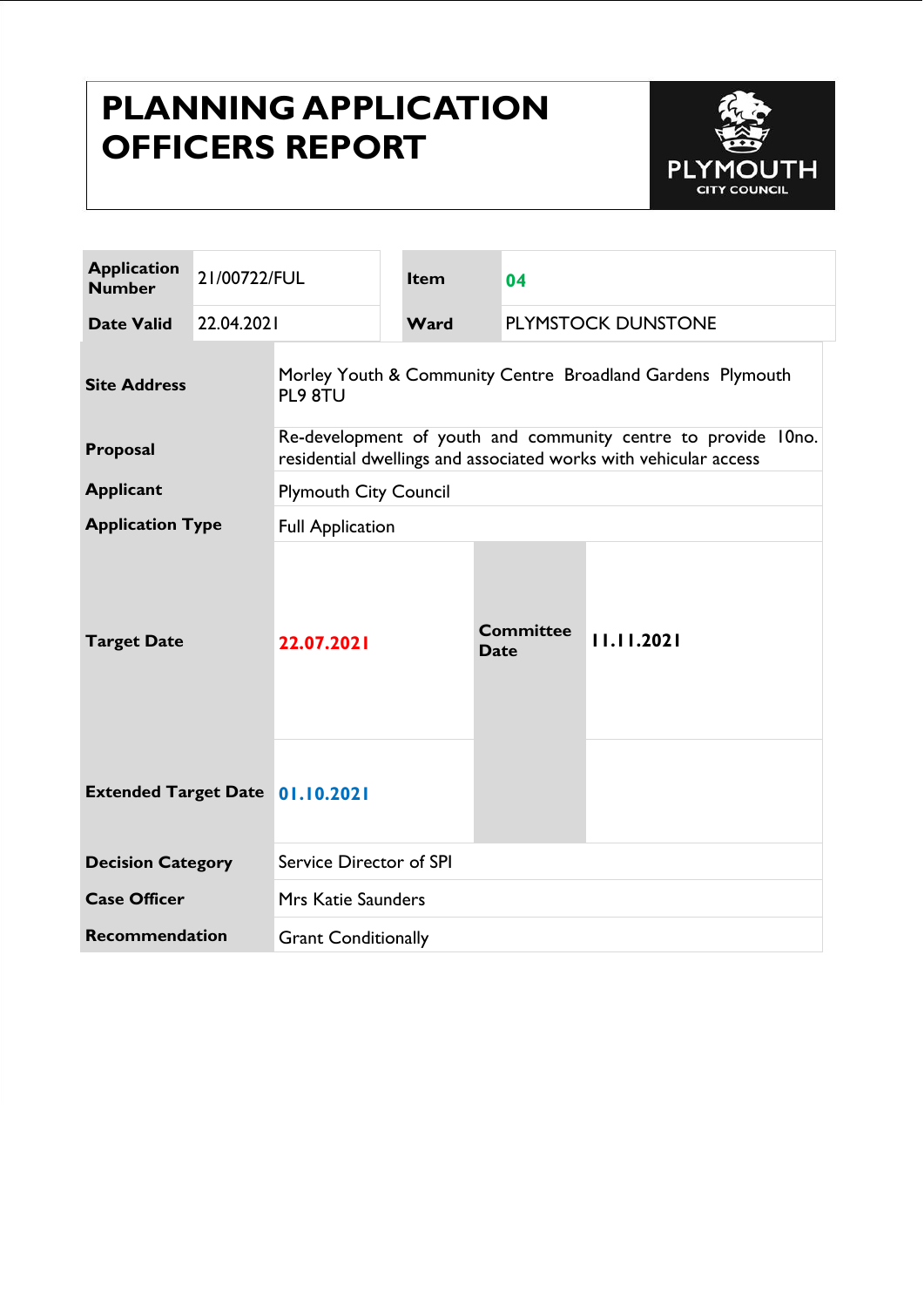

This application has been referred to Planning Committee by the Head of Development Management, in his delegated capacity for the Service Director, in order that the proposal can be fully considered in an open and transparent manner.

# **1. Description of Site**

The site is located in the Plymstock Dunstone ward of the city and was home to Morley Youth Centre which closed in 2018 and remains vacant. The site is accessed off Broadland Gardens and Elburton road lies to the North. The site is located in a predominantly residential area with gardens backing onto the development site.

# **2. Proposal Description**

Re-development of youth and community centre to provide 10no. Residential dwellings and associated works with vehicular access.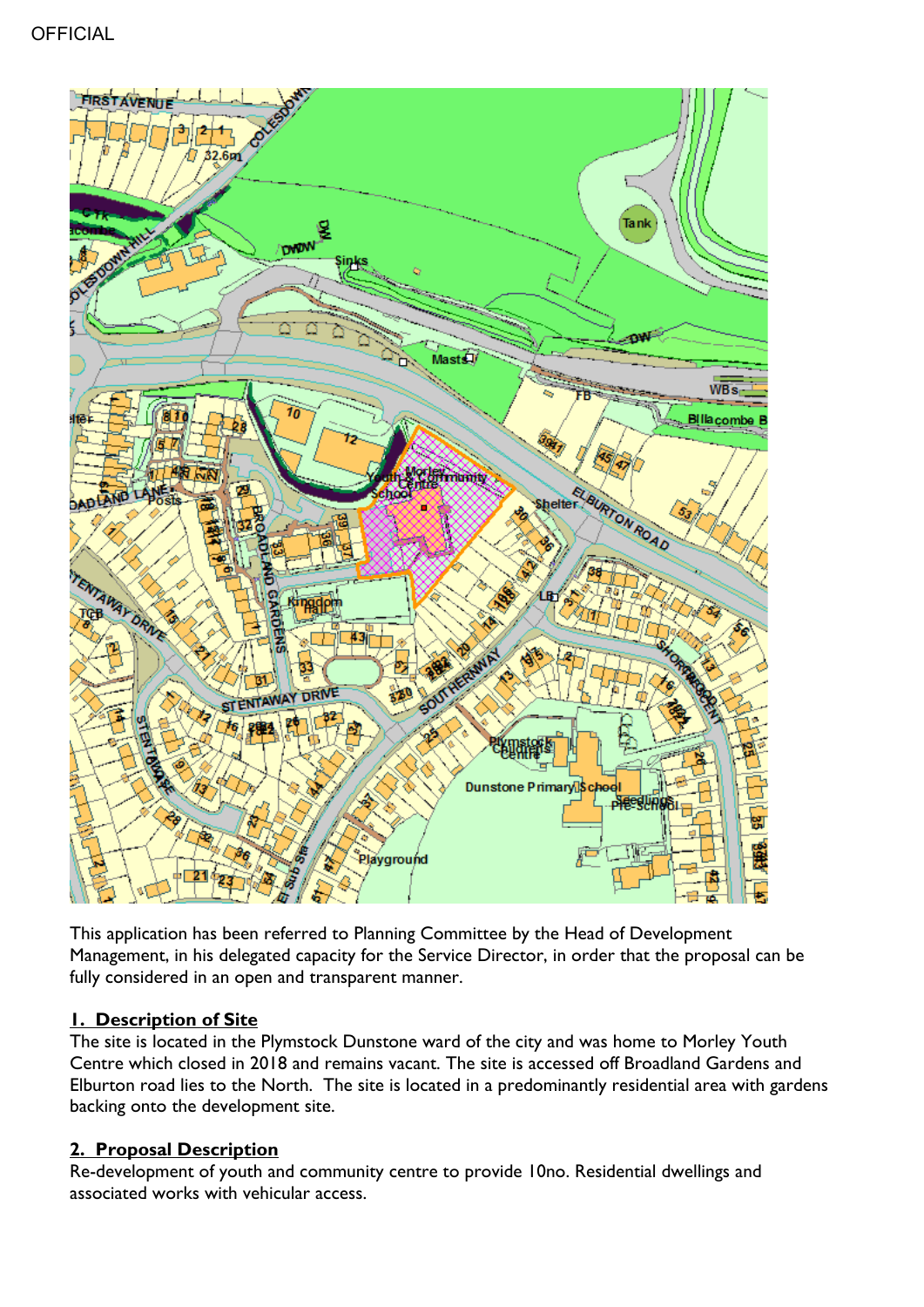The development will provide 10 dwellings focussed around a central greenspace accessed from a new shared surface street. Six of the properties will be 4-bedroom, three will be 3-bedroom and one is a 2-bedroom apartment located above a parking area. All properties will have two allocated parking spaces and outside amenity space.

#### **3. Pre-application Enquiry**

20/01908/MJR- In principle the application would be supported by the Local Planning Authority subject to further information and consideration given to highways comments.

#### **4. Relevant Planning History**

None

#### **5. Consultation Responses**

Housing Delivery Team – No objections subject to condition

Local Highway Authority – Originally raised concerns with the application however further information was submitted and the recommendation changed to no objection subject to conditions

Low Carbon Team – No objections subject to condition

Natural infrastructure team – Originally raised concerns with the application however further information was submitted and the recommendation changed to no objection subject to conditions

Police Designing Out Crime Officer- No objections

Public Protection- No objection subject to conditions

SUDS- No objection subject to condition

Urban Design Officer – No objections, general support for the scheme with further details to be secured by condition

#### **6. Representations**

Four neutral letters of representation have been received all from the same individual querying the access and parking arrangements during construction. In addition some comments have been made about a potential link path between Elburton Road and Broadland Gardens.

#### **7. Relevant Policy Framework**

Section 70 of the 1990 Town and Country Planning Act requires that regard be had to the development plan, any local finance and any other material considerations. Section 38(6) of the 2004 Planning and Compensation Act requires that applications are to be determined in accordance with the development plan unless material considerations indicate otherwise. For the purposes of decision making, as on March 26th 2019, the Plymouth & South West Devon Joint Local Plan 2014 - 2034 is now part of the development plan for Plymouth City Council, South Hams District Council and West Devon Borough Council (other than parts South Hams and West Devon within Dartmoor National Park.

On 26 March 2019 of the Plymouth & South West Devon Joint Local Plan was adopted by all three of the component authorities. Following adoption, the three authorities jointly notified the Ministry of Housing, Communities and Local Government (MHCLG) of their choice to monitor at the whole plan level. This is for the purposes of the Housing Delivery Test (HDT) and the 5 Year Housing Land Supply assessment. A letter from MHCLG to the Authorities was received on 13 May 2019. This confirmed the Plymouth, South Hams and West Devon's revised joint Housing Delivery Test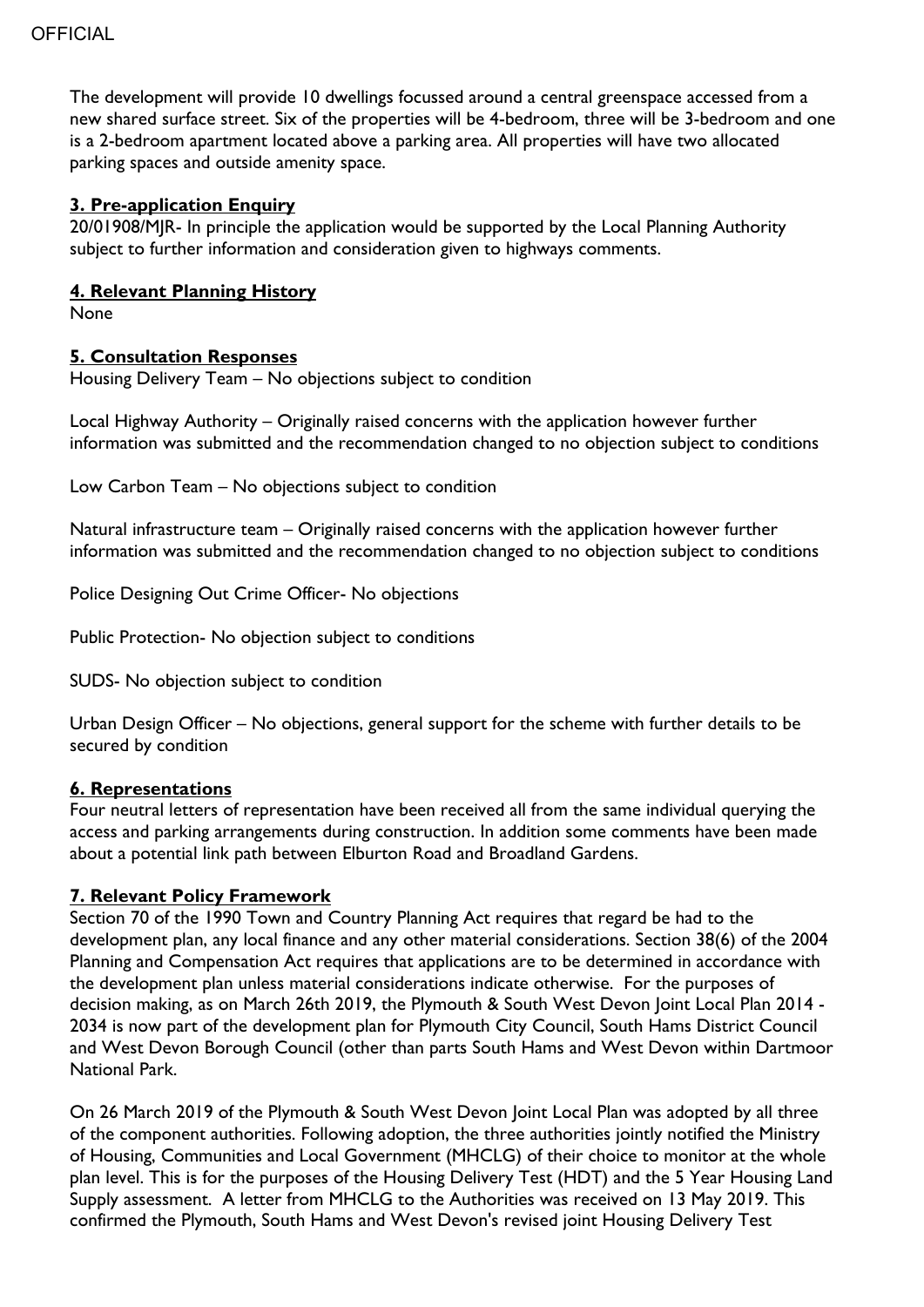Measurement as 163% and that the consequences are "None". It confirmed that the revised HDT measurement will take effect upon receipt of the letter, as will any consequences that will apply as a result of the measurement. It also confirmed that that the letter supersedes the HDT measurements for each of the 3 local authority areas (Plymouth City, South Hams District and West Devon Borough) which Government published on 19 February 2019. On 13th February 2020 MHCLG published the HDT 2019 measurement. This confirmed the Plymouth. South Hams and West Devon's joint HDT measurement as 139% and the consequences are "None".

Therefore a 5% buffer is applied for the purposes of calculating a 5 year land supply at a whole plan level. When applying the 5% buffer, the combined authorities can demonstrate a 5-year land supply of 6.1 years at end March 2020 (the 2020 Monitoring Point). This is set out in the Plymouth, South Hams & West Devon Local Planning Authorities' Housing Position Statement 2020 (published 22nd December 2020).

Other material considerations include the policies of the National Planning Policy Framework (NPPF), Planning Practice Guidance (PPG) and National Design Guidance. Additionally, the following planning documents are also material considerations in the determination of the application: The Plymouth and South West Devon Supplementary Planning Document (SPD) (2020).

#### **8. Analysis**

1. This application has been considered in the context of the development plan, the Framework and other material policy documents as set out in Section 7.

2. The policies most relevant to the consideration of this application include SPT1 (Delivering sustainable development), SPT2 (Sustainable linked neighbourhoods and sustainable rural communities), SPT3 (Provision for new homes) SPT9 ( Strategic principles for transport planning and strategy), SPT10 (Balanced transport strategy for growth and healthy and sustainable communities), SPT12 (Strategic approach to the natural environment) Policy SPT13 (Strategic infrastructure measures to deliver the spatial strategy, DEV1 (Protecting Health and Amenity); DEV2 (Air, Water, Soil, Noise, and Land); DEV10 (Delivering high quality housing); DEV20 (Place shaping and the quality of the built environment); DEV26 (protecting and enhancing biodiversity); DEV27 (Green and play spaces) DEV28 (Trees, woodlands and hedgerows); DEV29 (Specific provisions relating to transport); DEV30 (Meeting the community infrastructure needs of new homes); DEV31 (Waste management); DEV32 Delivering low carbon development; DEV35 (Managing flood risk); and Policy DEL1 Approach to development delivery and viability, planning obligations and the Community Infrastructure Levy)

3. The key issues are considered to be the principle of the development, the quality of the proposed dwellings and residential amenity. Other considerations include highways and parking, design, drainage, contamination, and biodiversity.

#### Principle of Development

4. The Council will usually look to prevent development that harms the local character and adversely impacts the primary function of the area. The site is currently a vacant youth club and its suitability for redevelopment shall be considered accordingly, with the aim to protect and enhance the local environment and promote the creation of sustainable communities.

5. Policy DEV18 notes "the change of use to other uses of facilities of local community importance, such as local convenience shops, post offices, public houses, cafes, restaurants and community facilities, will only be supported where there is no significant harm to the level of service locally and where there is no reasonable prospect of the business or community use continuing." Officers acknowledge this application is not for a change of use but will however result in the permanent loss of the youth centre. The centre has now been closed for approximately 3 years and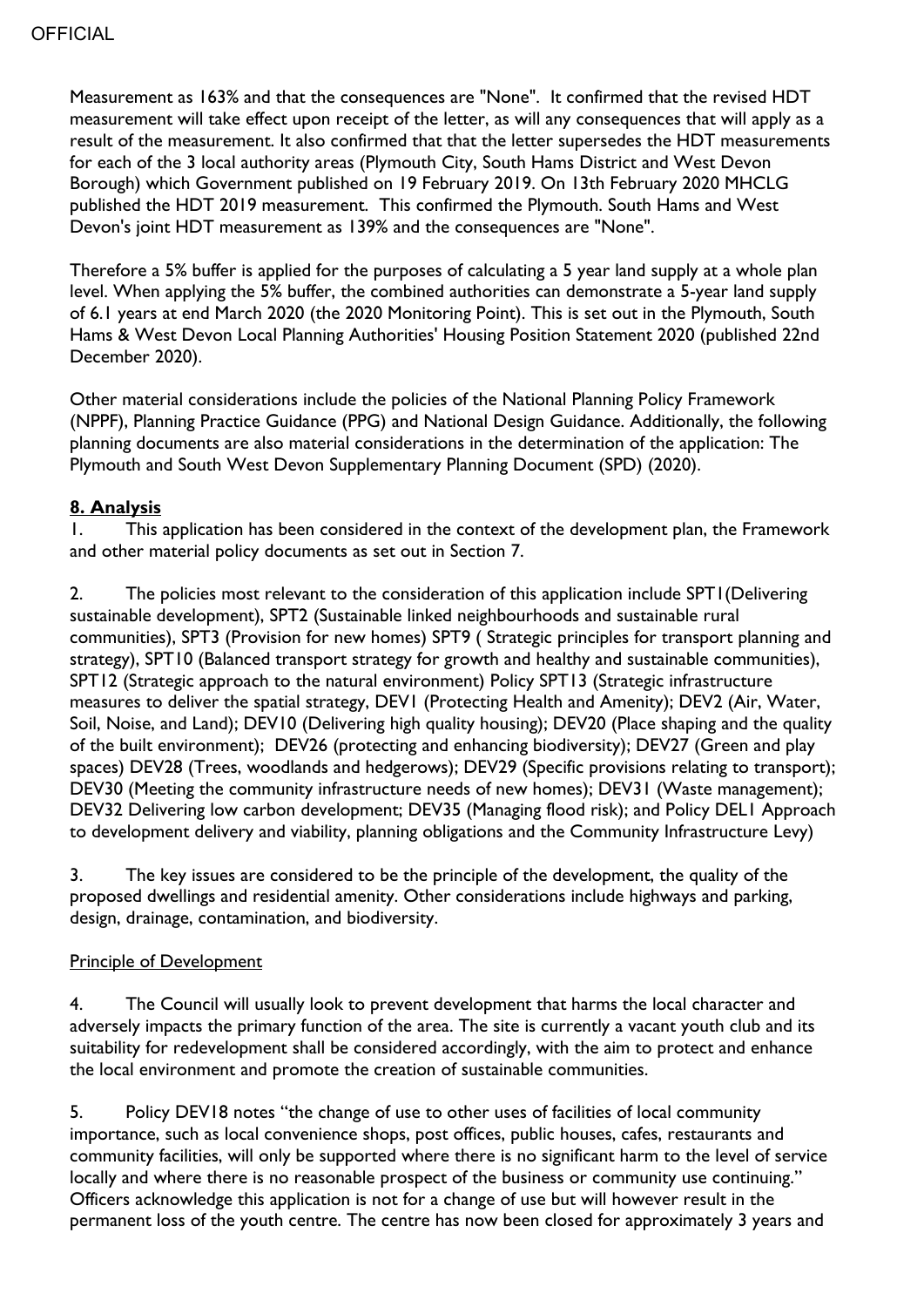officers are aware that a range of other youth facilities are available in the wider Plymstock Area. Officers do not consider that the loss of the facility will prejudice the locality.

6. The site is located adjacent to Elburton Road which is a principal transport corridor into the city centre of Plymouth. The site sits within a post-war housing estate characterised mainly be family dwellings with gardens. The majority of the houses are two storey in nature and officers consider that this is reflected in the proposal by proposing two storey units ranging from two bedrooms to four. The houses have also been designed to allow for adaptation over time. The proposed development would not be out of character or demonstrably harmful to the pattern of development.

7. In addition, the location of the site is considered sustainable as it is within close proximity to numerous local amenities and facilities (bus stop, shops, schools etc.).

8. The development is therefore considered to accord with policies SPT2, DEVI, DEV7, DEVI0, DEV18 and DEV20 of the Joint Local Plan. The principle of residential development is therefore considered acceptable by officers.

#### Design, Layout and Amenity

9. The application proposes ten houses varying from 2 bedroom to 4 bedroom. In total the site will comprise of 6 four-bedroom units, 3 three-bedroom units and one 2-bedroom unit which sits above under croft parking.

10. The development responds positively to its setting, with an appropriate scale and massing and a good level of enclosure created by arranging the two storey houses around a central green space. This, combined with the shared-surface streets around it, will provide an attractive living environment, with a positive sense of place. Windows provide a good level of overlooking and natural surveillance to the streets and central space. The Police Designing Out Crime Officer has not raised concerns with the scheme.

11. If the site were clear and flat, there would be a valid urban design expectation that the scheme should have frontages rather than rear gardens addressing Elburton Road. However, the challenge with addressing the level change here is acknowledged, as is the potential loss of green infrastructure that this might entail. In this regard officers note the pre-application included an access link from the site down on to Elburton Road. Unfortunately this has been removed, as due to the challenging levels, it was not inclusive of everyone and would have resulted in an area of greenspace being significantly engineered with the destruction of existing planting. Officers acknowledge that the link would have provided permeability and connectivity to key public transport routes however it would have prejudiced disabled users and those pushing pram and resulted in an unacceptable impact on a biodiversity site. On balance, officers therefore consider the removal of the link acceptable.

12. All of the properties comply with the Nationally Described Space Standards in terms of internal amenity space. The properties have been designed with flexibility and modern living in mind, with some of the units including a "pod" addition from the outset and others having the ability to add this on in the future. The "pods" could be used as a play room, home office, music room or variety of other uses. They will allow future residents to tailor the property to their own individual needs although a condition will be imposed to ensure their function remains ancillary to the main house.

13. In relation to House Type 3 officers acknowledge this has been designed with a specific end user in mind. The unit is proposed as a "cycle house" with the pod being used to provide cycle storage, bike workshop space, bike charging and other customised solutions. There is no policy requirement for "cycle housing" however officers welcome the consideration of sustainable travel at the heart of the development. If successful officers hope this template could be used and replicated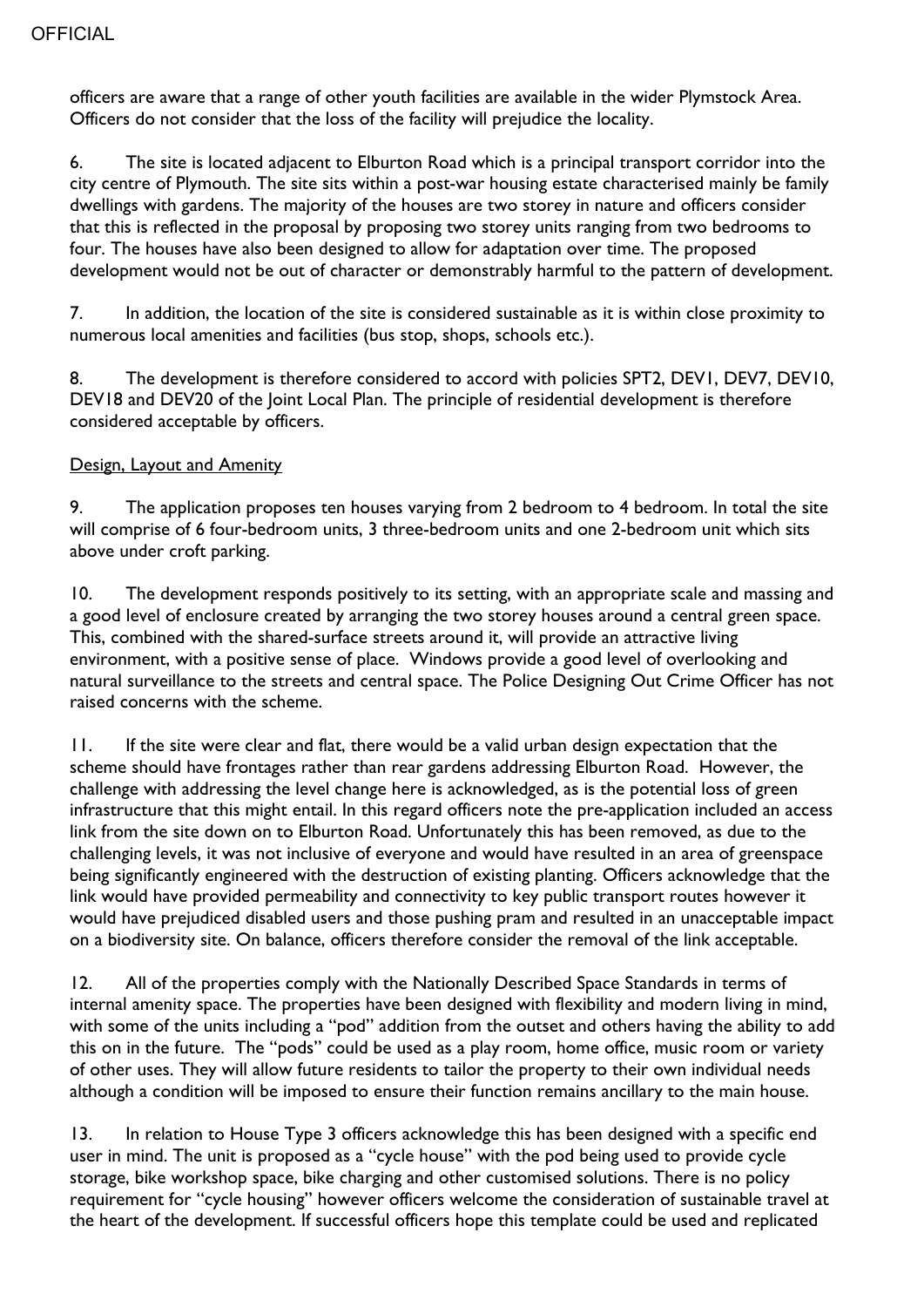on other developments moving forward. In terms of design the property will appear like the House Type 1 units and will not be out of character.

14. Table 11 of the SPD (2020) sets out the minimum standards for outdoor amenity space and states that detached dwellings should have a minimum of 100m<sup>2</sup>, with semi-detached properties 75m2 and terraced properties 50m2. Officers are also mindful that consideration can be given to the size of the properties proposed and pattern of development in the area. The proposal seeks to exceed the guideline for each dwelling, with some units having a generous garden.

15. The architectural expression of the houses, their form, materiality, colour palette and detailing provides an elegant contextual response to the site's opportunities. As well as providing air quality, energy and natural daylight benefits, the passive ventilation / light well stacks add modelling and interest to the roofs. The cutaways around front doors make the entrances distinctive and legible, as well as providing shelter. It is positive that the houses have been proactively designed to be flexible and adaptable to change over time.

16. The proposed materials palette for the houses and landscaping is supported, it is of a good quality and is locally distinctive. The materials include render, aluminium composite windows and doors, slate and standing seam metal with boundary treatments being hedges, gabion walls and close boarded fencing. Metal cladding is relatively unusual as a domestic elevation material in the context, but is increasingly being used in Plymouth waterfront neighbourhoods where it links to the architectural language of marine/industrial buildings. Further details will be secured by condition, but an informative will also be added to advise that all the metal materials should be of a suitably robust specification for the context, as there have been local issues with corrosion / powder coatings wearing off metal windows and cladding for example. In addition a condition will also be added to restrict permitted development rights associated with boundary treatment as officers are mindful that the gabion baskets and hedging add to the quality of this development.

17. The proposed dwellings would therefore provide a good level of amenity for future occupiers and positively enhance the local area in accordance with Policies DEV1, DEV10 and DEV20 of the Joint Local Plan.

18. The site slopes downwards towards Elburton Road at the northern edge of the site and is raised in height from the houses located to the east at Southernway. The houses located on Broadland Gardens are the same level as the development site.

19. Paragraph 13.19 of the SPD (2020) states that habitable room windows facing opposite one another should be a minimum of 21m apart for a two-storey development. The houses located on Broadland Gardens are in relatively close proximity to the development. Numbers 38 and 39 sit approximately 20m away from the rear elevation of Plots 8 and 9. Whilst this is a short fall of approximately one metre officers do not consider the shortfall will significantly harm the privacy of existing residents and therefore deem it acceptable. In terms of the relationship between Plot 10 and No. 37 Broadland Gardens officers are mindful that the separation distance is approximately 15m. The design of the unit has however been carefully considered with both of the first floor bedroom windows on the western side of the property being served by a window in either the south or north elevation to prevent unreasonable overlooking of No. 37. As the western elevation is the side of this property if windows were to be inserted at first floor level in the future they would need to be obscure glazed to comply with permitted development, a restrictive condition is not therefore required.

20. The houses located on Southernway are a considerable distance from the proposed dwellings measuring approximately 38m away. As mentioned above these properties are situated lower than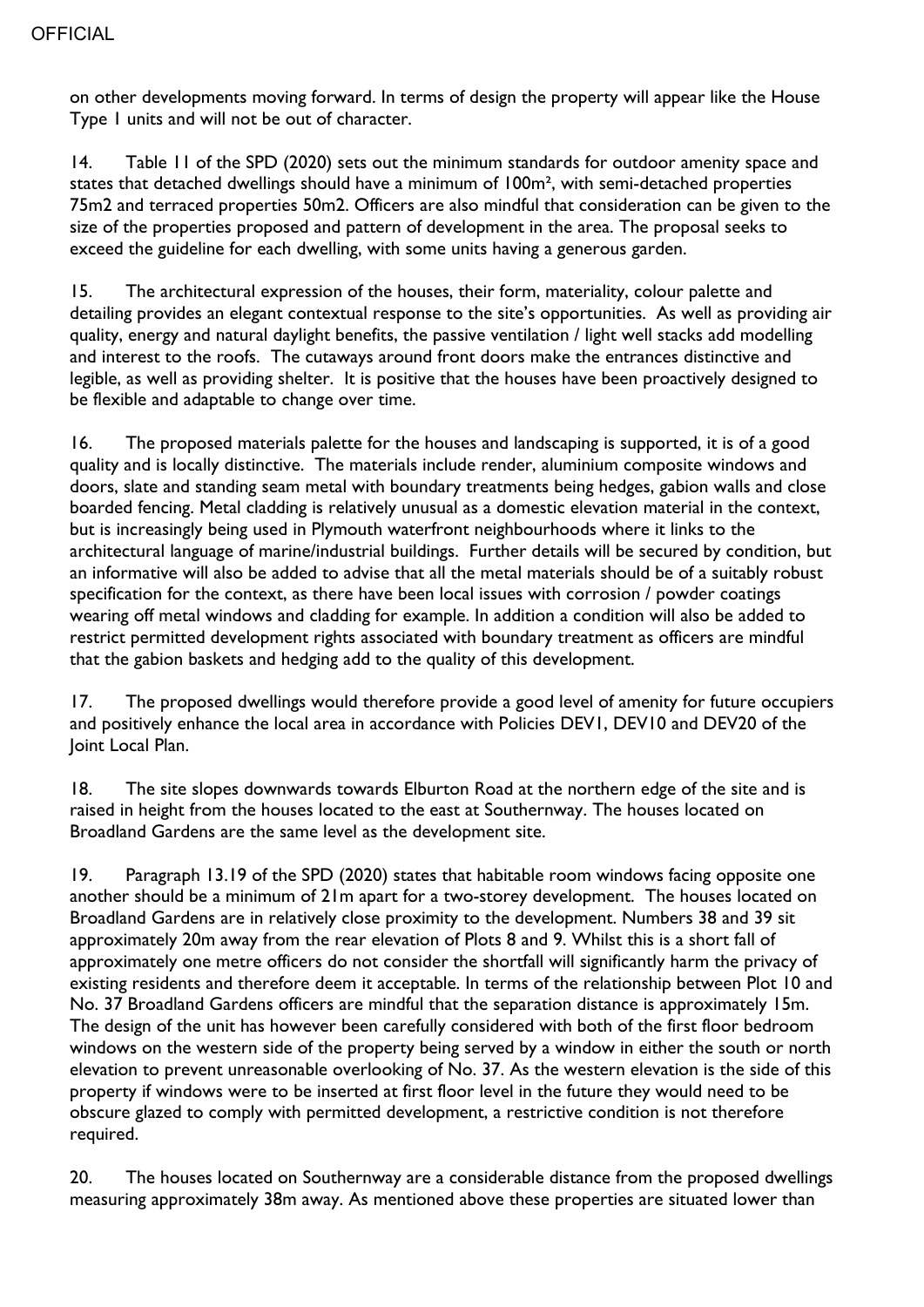the development site and officers do not consider there will be a detrimental impact to the privacy of these properties.

21. The aspects of the development that could have an impact on residential amenity of neighbouring properties, such as noise and disruption caused from development construction can be mitigated through the imposition of planning conditions. The nature of the application is not considered to create concerns in relation to noise or light pollution once occupied. On this basis the development proposal is not considered to have an unacceptable impact on the residential amenity of neighbouring properties in terms of outlook, noise, nuisance or light pollution. The proposal would therefore comply with policy DEV1, DEV2 and DEV20 of the JLP.

#### Natural Infrastructure

22. The current youth centre is located centrally within the plot with areas of lawn to the north, east and west. Along these boundaries are established hedge and tree lines. The bank to the north, which slopes down towards Elburton Road, is identified as a Biodiversity Stepping Stone site.

23. The application has been supported by a Preliminary Ecological Appraisal (PEA), alongside further reptile surveys, Biodiversity Budget and Ecological Constraints and Opportunities Plan, Biodiversity Metric and a Tree Survey.

24. The scheme has been designed to minimise the impact on existing habitats and deliver biodiversity net gain in accordance with Policy DEV26 of the JLP. The proposed layout will impinge slightly on the stepping stone site in the north west corner, where some removal of the current planting will be needed to accommodate Plot 7. However, the Natural Infrastructure Team acknowledge that this impact will be mitigated by the delivery of the public open space in the centre of the scheme alongside the enhancement of the remaining northern bank with new planting. Overall the proposal will be delivering approximately 40% biodiversity net gain, far in excess of the 10% policy requirement. The supporting documents also adequately consider and address the protected population of slow worms that currently live on the site.

25. Officers acknowledge that whilst the new communal green space will help to deliver the required net gain, and mitigate the impact on the stepping stone site, it also plays a central placemaking function. The Natural Infrastructure Team note that new areas of greenspace should achieve a score of 20 on the Open Space Assessment. Officers acknowledge the central greenspace in the development will not meet this number, with Natural Infrastructure Officers suggesting it currently gains approximately 18 points. Whilst officers acknowledge this is not ideal, it is also recognised that the space created is of a limited scale, which severely limits the ability to meet certain criteria and score the required points. Notwithstanding the points shortfall, officers believe the space created will positively benefit the development, and over time, as future residents evolve their use of the space, it may meet further criteria and score additional points. Officers therefore consider the proposal meets Policy DEV27 of the JLP. It is noted that a condition was recommended for a further open space assessment to be completed before the development proceeds beyond DPC level, officers do not consider that this is necessary given the assessment above.

26. The layout and design of the scheme has been informed by the existing features on the site including trees and hedgerows. The development will result in the loss of a single, poor quality tree however this will be mitigated through the planting of 11 new trees. One of these trees will form a feature in the new greenspace, with other trees being planted in both the front and rear gardens of the new properties. Natural Infrastructure Officers would have preferred for a higher number of trees to be accommodated within the greenspace or the new street, however this has not been possible, and justification has been provided for the approach taken. The proposal still far exceeds the requirements of Policy DEV28, which would have required the single tree to be replaced by two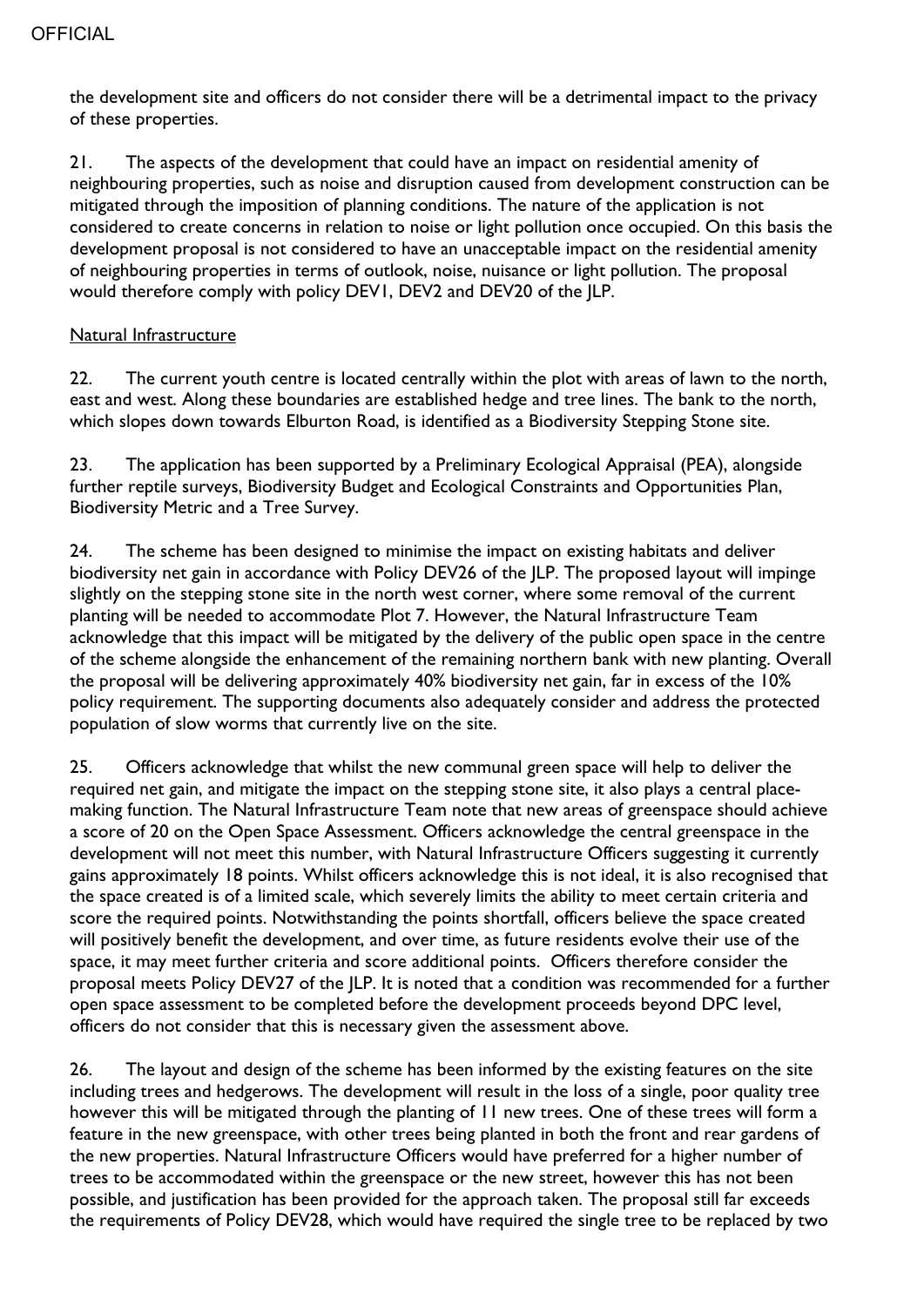new ones. Further details of all new landscaping will be secured by condition and all retained trees and hedgerows will also be safeguarded by condition.

27. Overall, officers consider the development has carefully considered its location, setting and enhancement measures and accords with Policy DEV20, DEV23, DEV26, DEV27 and DEV28 of the JLP.

## **Housing Considerations**

28. The housing delivery team requested to see robust justification for the lower density of this proposal, such as an options appraisal of residential development alternatives and reasons for selection of the proposed scheme/comparison to other similar housing developments regarding density. Officers noted that the proposal falls just under the affordable housing provision threshold and should the site be assessed to have capacity for further dwellings then affordable housing provision either on site or off would be required.

29. Further information was received which outlined its rationale for a low density scheme and explained that some of the site is not developable due to site levels and vegetation.

30. Whilst it is disappointing that the housing mix has not included more smaller units officers accept that the scheme sits comfortably within the context of the surrounding area and therefore deem it acceptable.

31. At least 20% of dwellings would be required to be constructed to full Building Regs Part M (4) Level 2 specification - accessible /adaptable - to meet accessible housing needs and Policy DEV9 of the JLP. Formerly known as Lifetime Homes, this type of accommodation is particularly valued by elderly residents or those with mobility difficulties because the design is more accessible/adaptable from the outset.

32. Officers are pleased to note that the proposals will provide eight dwellings that would meet the higher accessibility level - Part M(4) Level 2 which goes over and above the policy requirement. There is a chronic shortage of accessible housing and many households who are in need of this type of accommodation wait far too long for suitable housing to become available.

33. Whilst the policy requirement is only for 20% provision, officers are mindful that the overprovision delivered does go some way to compensate for the lack of smaller units as part of the scheme. A planning condition will therefore be imposed to ensure eight units comply with the M(4)2 specification and that this is retained in perpetuity for future residents. The applicant has accepted this condition and officers consider this is an extremely positive aspect of the development.

#### **Highway considerations**

34. The development has been designed so that residents are able to choose sustainable transport options for getting about. Whilst two parking spaces per house are provided to ensure that the scheme is pragmatic and responds to current living requirements, each property has cycle facilities and is futureproofed for electric car and cycle charging.

35. The Local Highways Authority (LHA) originally recommended the application for refusal due to the unacceptable street layout and road construction materials proposed, in addition to the unsuitable parking arrangement. The applicant has since provided an amended Parking Layout plan (drawing number 200702 L 02 03, rev B) for consideration and the LHA are now in a position to support the proposed development subject to the submission of further details secured by condition.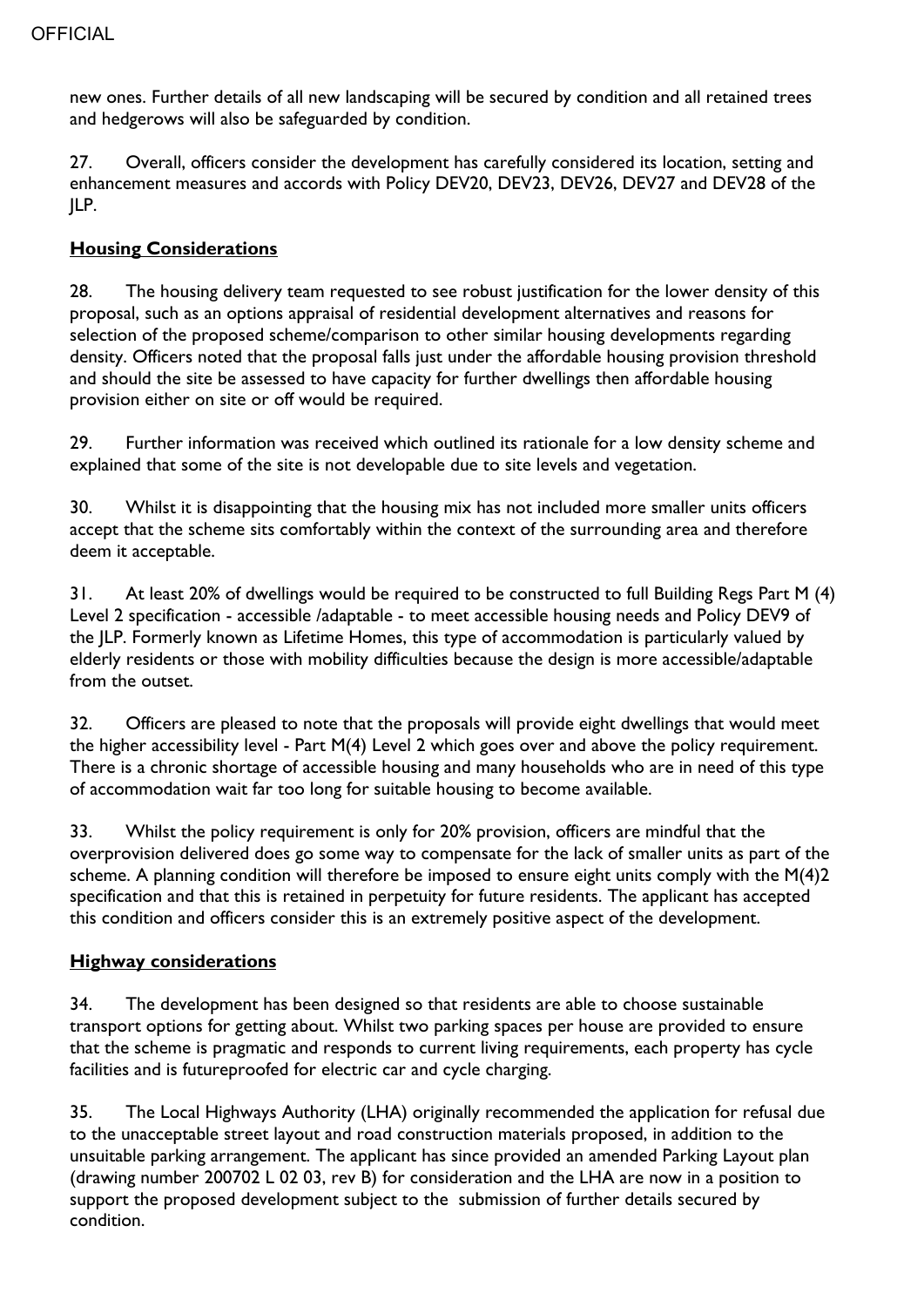36. The new proposed parking arrangement is an improvement on the original scheme design with the spaces serving plots 4-8 now being acceptable in principle. As the street will remain private, the on-street space allocated to plot 9 is also acceptable in principle. The parking arrangement for plot 10 is acceptable however in order to maintain an adequate level of inter-visibility, no obstructions exceeding 600mm in height should be erected for a distance of 2 metres either side of the vehicular access. Further details will be required with regard to the spaces serving plots 1-3 as it is unclear whether there will be supporting structures separating each of the under-croft spaces which, in turn, would require an additional allowance of width.

37. The street layout has been slightly amended due to the relocation of the parking spaces serving plot 5. This results in the proposed turning head now being considered an acceptable size to allow a refuse vehicle to turn on site and exit in a forward gear. Furthermore, in terms of the street layout, consideration will need to be given to the proposed street lighting arrangement for the development.

38. No amended details have been submitted with regard to the surfacing materials proposed for the new street. Previous comments from the LHA stated that the proposed construction of the street in bituminous material gives rise to concerns of highway safety and is considered unsafe to pedestrians as the design alludes to priority being given to vehicular movements. This results in increased vehicle speeds in a shared-surfaced street which poses a risk to pedestrian safety. In order to be considered acceptable, the street should be constructed in a distinctively different, contrasting material (such as block paving) to inform road users of the change in functionality of the street. Further details will be required to demonstrate a surfacing material that is distinctively different and contrasting to the traditional street layout on Broadland Gardens which will indicate the change in functionality to a shared-surfaced street with priority given to pedestrians.

39. It should be noted that the shared soakaway proposed within the communal greenspace and the location of the drainage channel through the centre of the shared-surfaced street results in the street not being built to an adoptable standard and would therefore preclude it from adoption by the LHA. As such, the street will remain private following construction.

40. The proposed development impinges on the existing public highway. This area of public highway contained within the development site will need to be extinguished under Section 247 of the Town and Country Planning Act in order for the control of the land to revert back to the landowner and this process will need to be concluded prior to the commencement of any works on site. The extinguishment process includes consultation with the LHA who would be willing to support the removal of public highway rights in this instance. It should be noted that the applicant will be responsible for arranging any diversion of services that may be necessary as part of this process.

#### Low Carbon

41. Officers welcome the high level of consideration that has been given to trying to deliver sustainable homes, that respond to peoples' evolving ways of live and the Climate Emergency.

42. Policy DEV32 requires major applications to deliver a 20% carbon saving above that required through Building Regulations alongside consideration of climate resilience and solar masterplanning.

43. The accompanying Energy Strategy and Design and Access Statement notes the units have been orientated to maximise natural light and winter sun, with consideration also given to overheating in the summer, passive principles are at the forefront of the dwellings. Each property will be fitted with efficient Air Source Heat Pumps (ASHPs), with a wet underfloor heat system. Ventilation will be provided by way of decentralized mechanical extract ventilation (DMEV) units to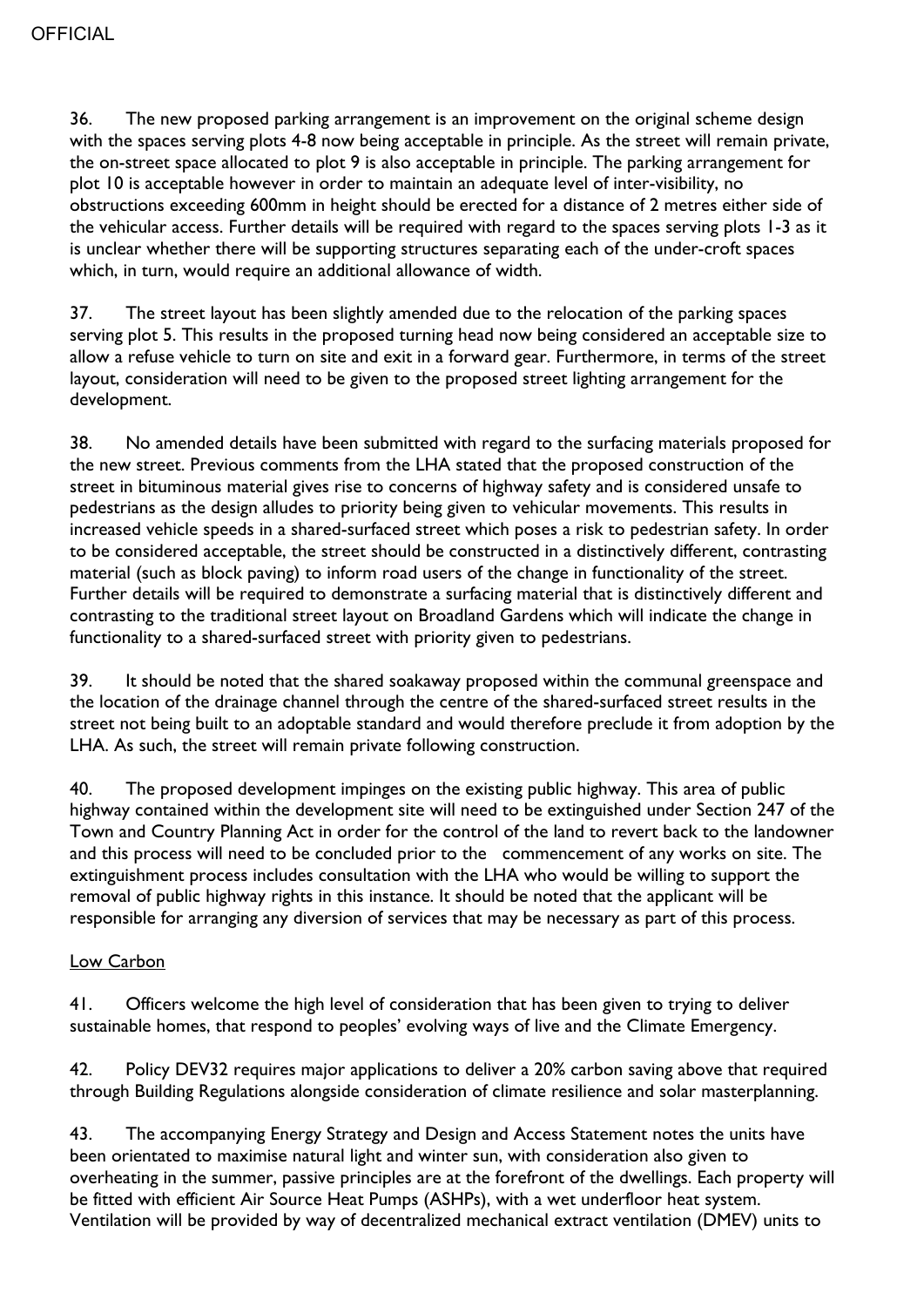each wet space, kitchen and utility rooms, to provide local extract ventilation. Furthermore the units will also benefit from LED lighting, a rooftop mounted PV array and EV charging. Officers consider they will be extremely efficient properties, which will ensure they deliver financial security to future residents whilst minimising the environmental costs on the City. A condition will be imposed to secure the provision of the Low Carbon technologies in accordance with Policy DEV32 of the JLP.

#### **Drainage**

44. The site is not located within a flood zone or a critical drainage area however the development has considered the drainage hierarchy and proposes to deal with surface water through a soakaway located below the central greenspace. Officers consider this solution acceptable, and in accordance with Policy DEV35 of the JLP, although some further details will be secured by condition.

#### Public Protection

45. The application has been supported by a Phase 1 Ground Assessment, which concludes that the development does not pose a significant risk to Human Health. An unexpected contamination condition is therefore recommended.

46. Officers note that one of the letters of representation received raised concerns regarding disturbance and potential parking issues wen the development was under construction. The applicant will be directed to the Council's Code of Practice for Construction and Demolition Sites, which advises on hours of working. In addition a Construction Traffic Management Plan will consider all vehicle movements associated with the development and contractor parking.

#### Public Consultation

47. The Local Planning Authority encourage developers and applicants to engage with the public prior to submission of a planning application. This allows for local residents to pass on their knowledge to the developer and air any concerns whilst allowing the developer to address these prior to the submission of a formal application.

48. Unfortunately the Covid 19 Pandemic hindered the personal contact that was allowed with the public and therefore a leaflet drop took place directing people to a website with details and drawings available to view. This consultation ran for a four week period. People were also given the opportunity to talk with members of the project team by phone or Microsoft Teams if they so wished.

49. As a result of the four week consultation, during the pre-application, 13 responses were received which related to car parking, privacy, overshadowing and construction noise and disturbance.

50. The developer is content that the design of the proposed scheme has addressed the concerns raised and will minimise any impact on the surrounding residents.

#### **9. Human Rights**

Human Rights Act - The development has been assessed against the provisions of the Human Rights Act, and in particular Article 1 of the First Protocol and Article 8 of the Act itself. This Act gives further effect to the rights included in the European Convention on Human Rights. In arriving at this recommendation, due regard has been given to the applicant's reasonable development rights and expectations which have been balanced and weighed against the wider community interests, as expressed through third party interests / the Development Plan and Central Government Guidance.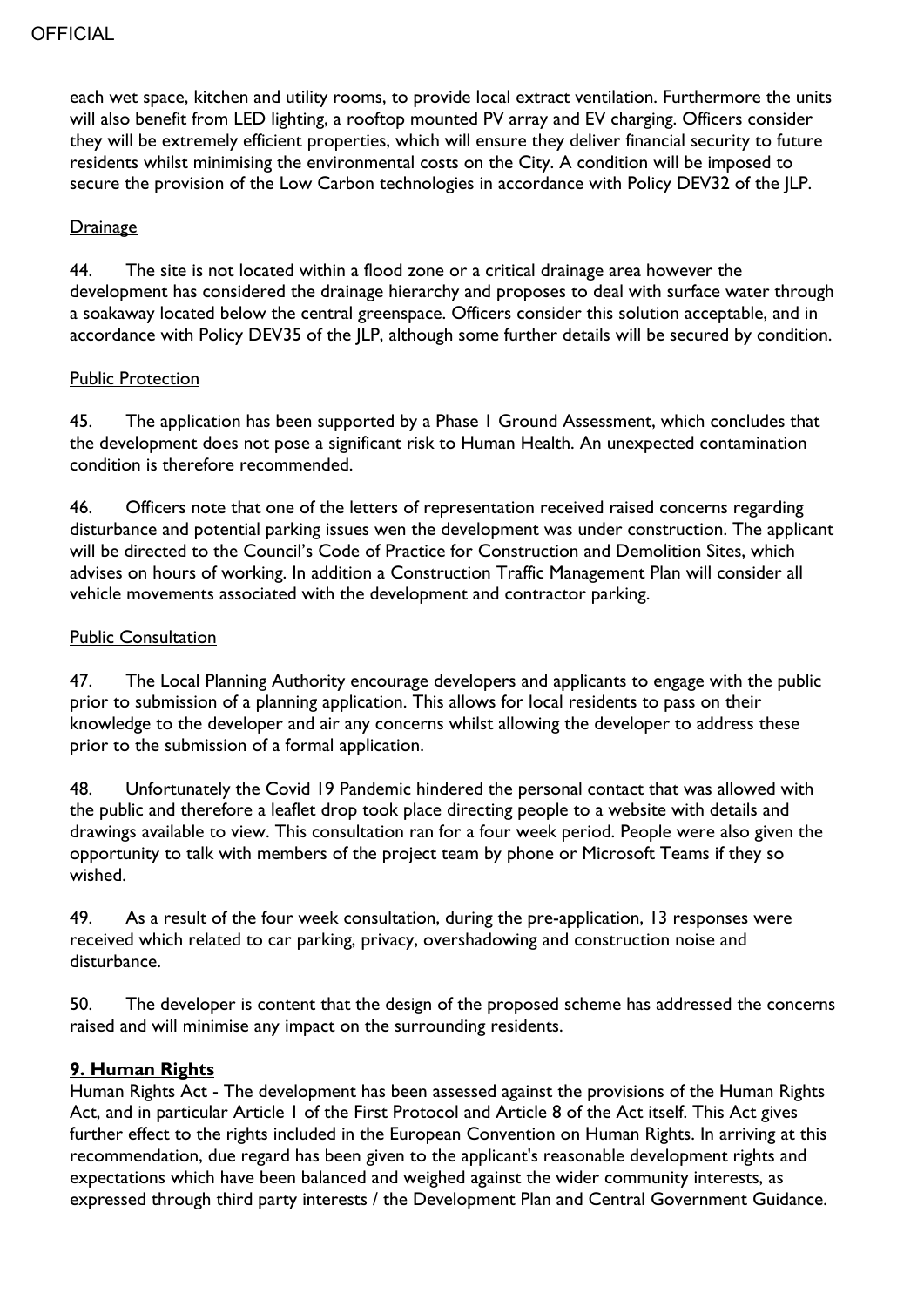#### **10. Local Finance Considerations**

The Local Planning Authority has assessed that this development will attract an obligation to pay a financial levy under the Community Infrastructure Levy Regulations 2010 (as amended).

The applicant for this proposal is Plymouth City Council with the site also under Council ownership. Officers are aware that this application could deliver a financial benefit to the Council through the profits generated by the development. However, this consideration has had no bearing on the Planning considerations or recommendation for this application. As noted at the start of this report, in the interests of openness and transparency, this application has been referred to Planning Committee as a result of the potential financial gain to the Council that could be delivered by this proposal.

#### **11. Planning Obligations**

The purpose of planning obligations is to mitigate or compensate for adverse impacts of a development, or to prescribe or secure something that is needed to make the development acceptable in planning terms. Planning obligations can only lawfully constitute a reason for granting planning permission where the three statutory tests of Regulation 122 of the CIL Regulations 2010 are met.

However in this instance a planning obligation cannot be entered into due to the applicant being Plymouth City Council, and planning obligations cannot be entered into between parties within the same authority. However there is still a requirement for the mitigation measures to be secured as the development proposes 10 new houses.

As a result of this issue the Applicant (Plymouth City Council) has committed to provide the necessary infrastructure mitigation through an executive decision by the Portfolio Holder for Housing. The decision details that the necessary mitigation will be paid to the following areas:

Health: £5,041 Secondary Education: £37,140 Parks and Gardens: £14,631.13 for improvements to Saltram Natural Green Space: £5,597.98 for improvements to Saltram Playing Pitches: £15,054.89 for provision and maintenance of playing pitches at Staddiscombe Play Space: £6,154.29 for maintenance of Southernway play park. Allotments: £421.80 for improvements to Dunstone allotments Biodiversity: £1,500 for monitoring slow worm translocation

A further request was made for Outdoor Sports however Officers did not consider this met the Regulation 122 tests.

The executive decision has been published and the associated "call in" period expires in advance of Planning Committee. Officers will provide further clarity on the position through an addendum.

The executive decision is considered to provide the certainty of the delivery of the required mitigation to support the planning consent. Officers are however mindful that although the current plan would be for the Council to directly deliver the housing, there is no planning certainty this will happen and the site could be sold to an alternative developer. In order to ensure the necessary mitigation is secured in this scenario a condition is imposed which requires an alternative developer to enter into a S106 obligation to deliver the agreed mitigation.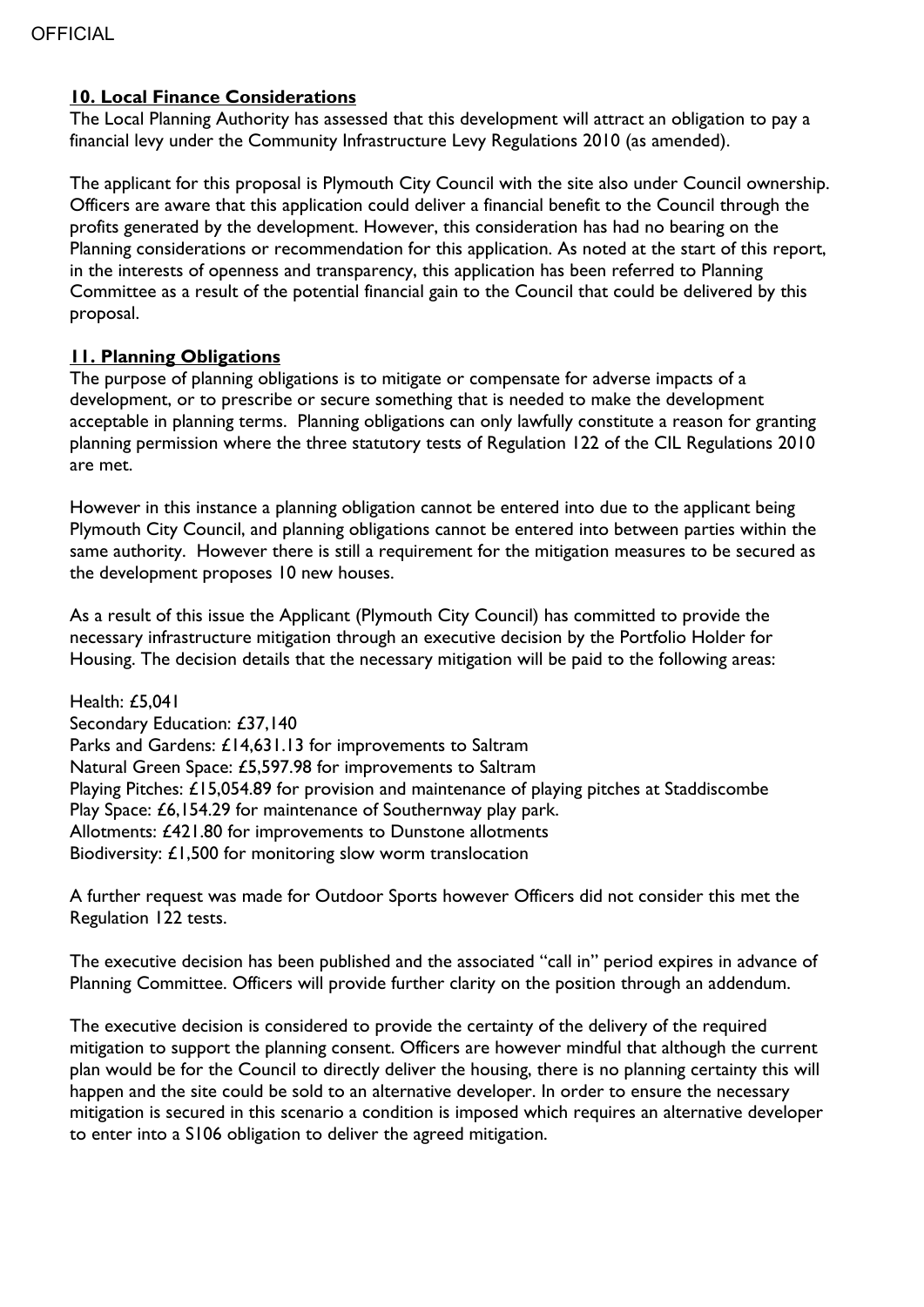#### **12. Equalities and Diversities**

This planning application has had due regard to Section 149 of the Equality Act with regard to the Public Sector Equality Duty and has concluded that the application does not cause discrimination on the grounds of gender, race and disability.

The development will deliver in excess of the policy requirement of accessible housing, which will help address an identified need in the City.

#### **13. Conclusions and Reasons for Decision**

Officers have taken account of the NPPF and S38(6) of the Planning and Compulsory Purchase Act 2004 and concluded that the proposal accords with policy and national guidance and will provide high quality, flexible housing that has carefully considered the Climate Emergency and provided new greenspace at the heart of the development. The application is therefore recommended for conditional approval.

#### **14. Recommendation**

In respect of the application dated 22.04.2021 it is recommended to Grant Conditionally.

#### **15. Conditions / Reasons**

The development hereby permitted shall be carried out in accordance with the following approved plans:

## 1 **CONDITION: APPROVED PLANS**

Tree Protection Plan 05550 TPP 26.3.2021 - received 16/04/21 Highway Surfacing Strategy 1002 Rev P01 received 16/04/21 Highway Long Sections 1003 Rev P01 received 16/04/21 External Level Strategy 1004 Rev P01 received 16/04/21 Drainage Strategy Plan 1005 Rev P01 received 16/04/21 Impermeable Area Plan 1006 Rev P01 received 16/04/21 Overflow Route Plan 1007 Rev P01 received 16/04/21 Proposed Floor Plans 200702 HT 01 01 - received 16/04/21 Proposed Elevations 200702 HT 01 02 - received 16/04/21 Proposed Floor Plans Plot 07 200702 HT 01 05 - received 16/04/21 Proposed Elevations Plot 07 200702 HT 01 06 - received 16/04/21 Proposed Floor Plans 200702 HT 02 01 - received 16/04/21 Proposed Elevations 200702 HT 02 02 - received 16/04/21 Proposed Floor Plans 200702 HT 03 01 - received 16/04/21 Proposed Elevations 200702 HT 03 02 - received 16/04/21 Location Plan 200702 L 01 01 - received 16/04/21 Block 02 Street Elevation 200702 SE 01 02 - received 16/04/21 Proposed Floor Plans 200702 HT 04 01 Rev A received 20/07/21 Proposed Elevations 200702 HT 04 02 Rev A received 20/07/21 Proposed Floor Plans 200702 HT 05 01 Rev A received 06/07/21 Proposed Elevations 200702 HT 05 02 Rev A received 06/07/21 Proposed Site Layout 200702 L 02 01 Rev D received 06/07/21 House Type Plan 200702 L 02 02 Rev A received 06/07/21 Parking Layout 200702 L 02 03 Rev B received 06/07/21 Refuse Strategy Plan 200702 L 02 04 Rev A received 06/07/21 Boundary Treatments 200702 L 02 05 Rev B received 06/07/21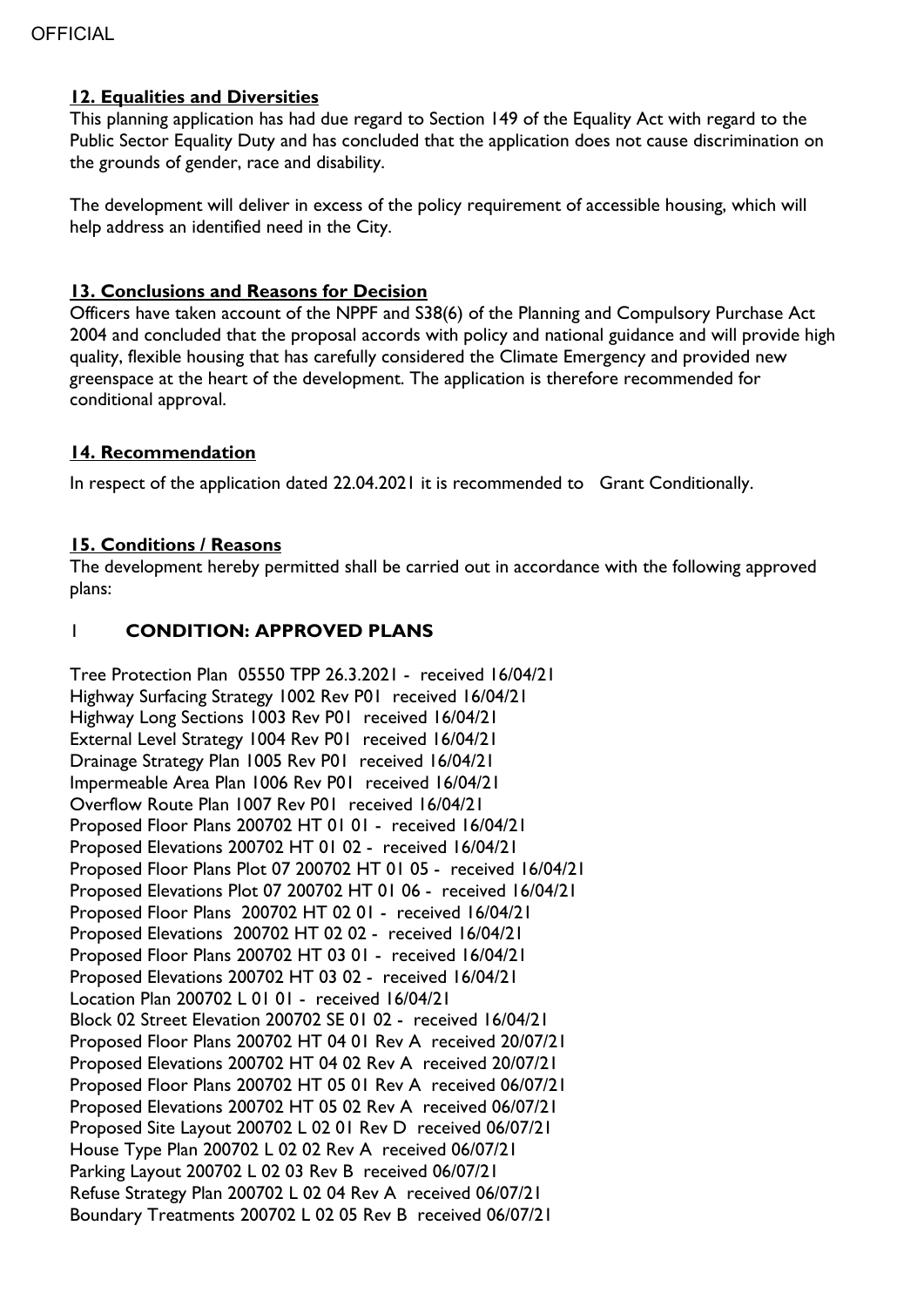Block 01 Street Elevation 200702 SE 01 01 Rev A received 06/07/21 Plots 4-7 Street Elevation 200702 SE 01 03 Rev A received 06/07/21 Proposed Floor Plans - Side Entrance 200702 HT 01 03 Rev A received 01/11/21 Proposed Elevations - Side Entrance 200702 HT 01 04 Rev A received 01/11/21

Reason:

For the avoidance of doubt and in the interests of good planning, in accordance with the Plymouth & South West Devon Joint Local Plan 2014–2034 (2019).

## 2 **CONDITION: COMMENCE WITHIN 3 YEARS**

The development hereby permitted shall be begun before the expiration of three years beginning from the date of this permission.

Reason:

To comply with Section 51 of the Planning & Compulsory Purchase Act 2004.

## 3 **CONDITION: CONSTRUCTION ENVIRONMENTAL MANAGEMENT PLAN (CEMP)**

#### PRE-COMMENCEMENT

No development shall take place (including demolition, ground works, and vegetation clearance) until a Construction Environmental Management Plan has been submitted to and approved in writing by the local planning authority. The CEMP shall take account of the measures outlined within Ecological Impact Assessment, Former Morley Youth Centre, Plymouth, Devon, March 2021; Construction Environmental Management Plan, Former Morley Youth Centre, Plymouth, Devon, March 2021 and Broadland Gardens, Plymouth, Devon, Biodiversity Budget and Ecological Constraints and Opportunities Plan v3; for the site and shall include the following.

a. Risk assessment of potentially damaging construction activities.

b. Identification of 'biodiversity protection zones'.

c. Practical measures (both physical measures and sensitive working practices) to avoid or reduce impacts during construction (may be provided as a set of method statements).

d. The location and timing of sensitive works to avoid harm to biodiversity features. This includes the use of protective fences, exclusion barriers and warning signs.

e. The times during construction when specialist ecologists need to be present on site to monitor works to ensure compliance with the CEMP: Biodiversity, and the actions that will be undertaken. f. Responsible persons and lines of communication. The role and responsibilities on site of an ecological clerk of works (ECoW) or similarly competent person.

The approved CEMP shall be adhered to and implemented throughout the construction period strictly in accordance with the approved details unless otherwise agreed in writing by the Local Planning Authority.

Reason: In the interests of the retention, protection and enhancement of wildlife and features of biological interest in accordance with Joint Local Plan Policy DEV26 and Government advice contained in the National Planning Policy Framework 2021.

Pre-commencement justification: This is necessary to ensure protected species and the environment are fully considered before works start on site.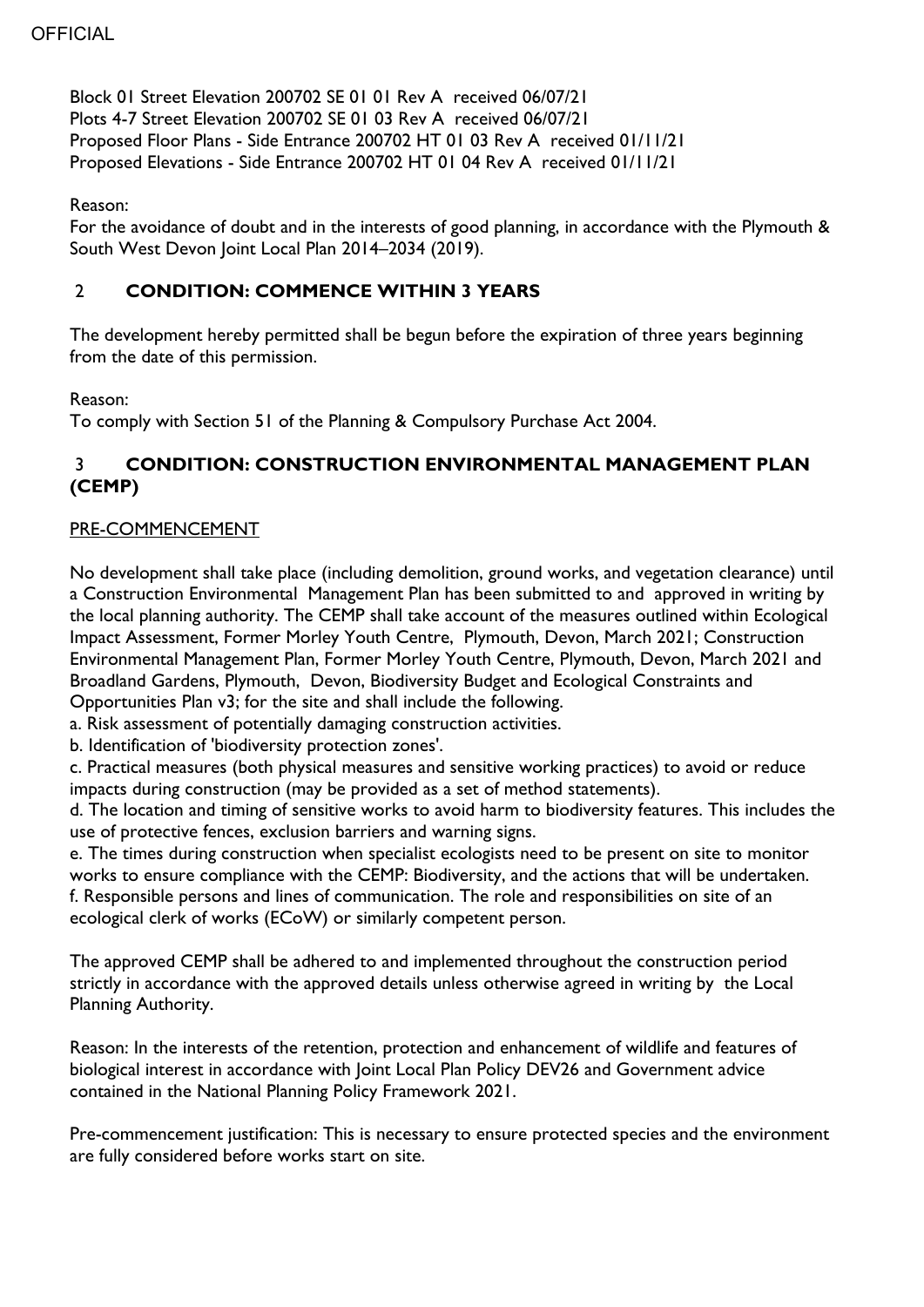## 4 **CONDITION: CONSTRUCTION TRAFFIC MANAGEMENT PLAN**

#### PRE-COMMENCEMENT

The development hereby approved shall not commence, including any works of demolition, until there has been submitted to and approved in writing by the Local Planning Authority a Construction Traffic Management Plan (CTMP). The said CTMP shall include details relating to the detailed programme of works; a highway dilapidation survey assessing the existing condition of the highway adjoining the site; details of construction vehicle movements including number, type and size of vehicles; construction operation hours; routes being used by construction vehicles and contractors parking arrangements. The development shall be carried out strictly in accordance with the approved CTMP.

#### Reason:

To ensure that the traffic impacts associated with the construction phase of the works does not lead to adverse impacts upon the operation of the Local Road Network in accordance with Policy DEV29 of the Plymouth and South West Devon Joint Local Plan (2014-2034) 2019.

Pre-commencement justification: necessary to ensure the impact of the works does not prejudice existing residents in the locality.

## 5 **CONDITION: SURFACE WATER DRAINAGE**

#### POST DEMOLITION

No work beyond demolition shall be commenced until final details of a scheme for the provision of surface water management has been submitted to and approved in writing by the Local Planning Authority. The details shall include:

a)A ground investigation study including an assessment of the underlying geology should be undertaken to assess and confirm the anticipated path the water will take having been discharged to the proposed soakaway. This is to confirm that water will not follow a pathway that ultimately impacts upon third party land or property.

b)Details should be provided that show how the drainage system is to be protected from silt and pollution from the parking and access road areas. A construction environment management plan incorporating method statements should be submitted to demonstrate how the new drainage system and water environment is protected during the construction phase.

c)Details should be submitted of how and when the system is to be managed and maintained, and any future adoption proposals should be submitted.

Prior to occupation of the site it shall be demonstrated to the satisfaction of the Local Planning Authority that relevant parts of the scheme have been completed in accordance with the details and timetable agreed. The scheme shall thereafter be managed and maintained in accordance with the approved details unless otherwise approved in writing by the Local Planning Authority.

#### Reason:

To reduce the risk of flooding to and from the development, and minimise the risk of pollution of surface water by ensuring the provision of a satisfactory surface water management and disposal during and after development. The drainage provisions within the development are adequately provided for before development commences and does not cause undue problems to the wider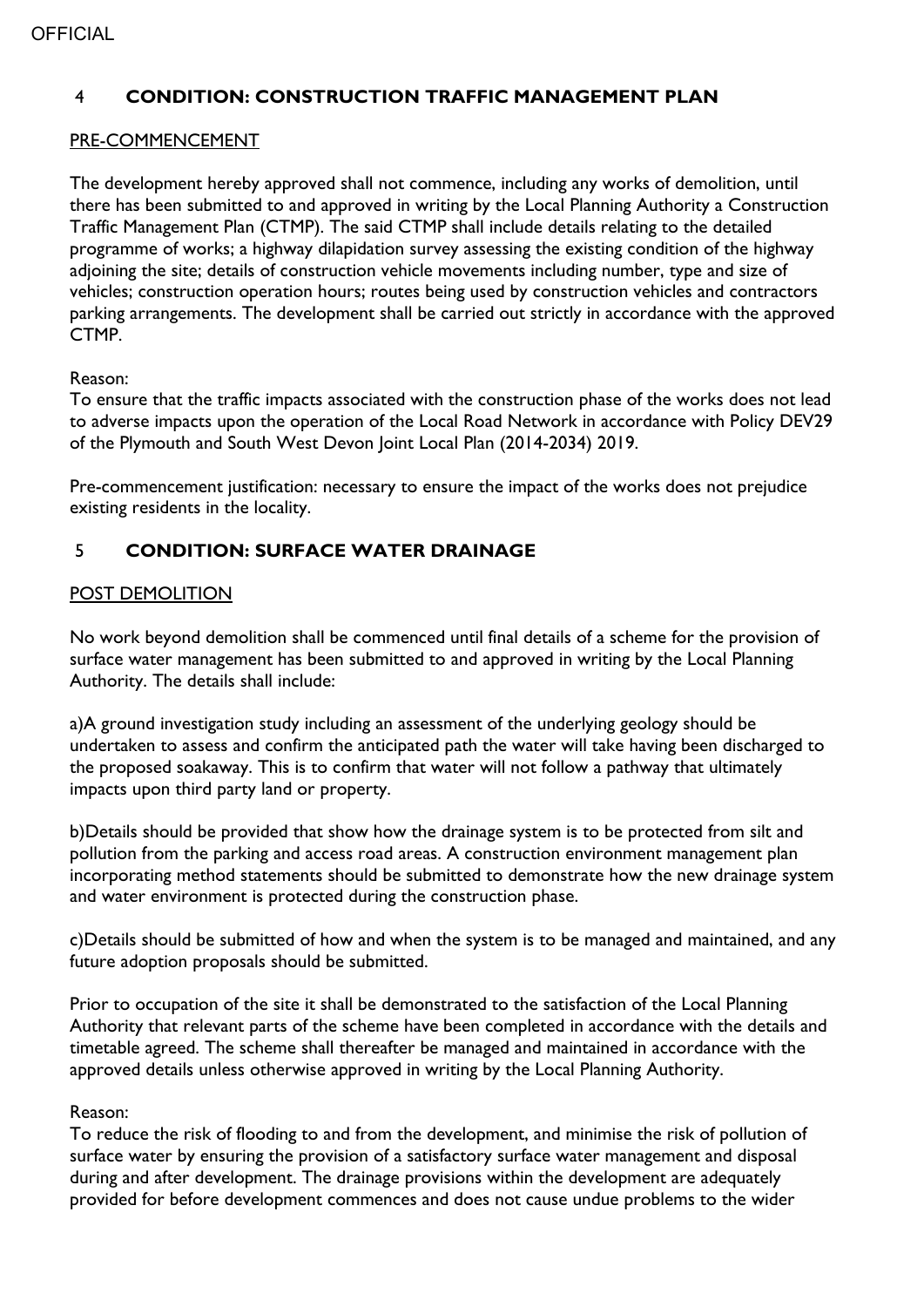drainage infrastructure in accordance with Policy DEV35 of the Plymouth and South West Devon Joint Local Plan 2019 and the National Planning Policy Framework 2021.

## 6 **CONDITION: LANDSCAPE DETAILS**

## POST-DEMOLITION

No development shall take place beyond demolition until the details of the landscape works have been submitted to and approved in writing by the Local Planning Authority. The landscape works shall accord with the following approved drawings and reports:

• Broadland Gardens, Plymouth, Devon, Biodiversity Budget and Ecological Constraints and Opportunities Plan v3, September 2021; and

• Ecological Impact Assessment, Former Morley Youth Centre, Plymouth, Devon, March 2021.

The proposals shall be fully coordinated with proposed underground services, explore means of integrating SuDS measures into the development and include 11 trees of which at least 1 will be planted in the public realm and 1 will be in a front garden.

The landscape works shall include:

i. Soft landscape details:

a. Full soft landscape specification including all plant species and their size (to HTA standards), soil details, implementation specification, establishment care and defects period.

b. The arrangement of proposed soft landscape elements and soil layouts/elevations (min 1:200 scale). Plans should include a planting schedule for reference. We expect plans to demonstrate sufficient rooting volume for all proposed trees and prove there is no conflict with proposed services.

c. Planting details (1:20 scale or as appropriate) including (but not limited to) tree pit details and level details

#### ii. Hard Landscape Details

a. Drawings identifying the arrangement of proposed hard landscape elements including (but not limited to) paving materials, street furniture, play equipment and boundary treatment materials (min 1:200 scale) and proposed and existing site levels

b. A specification of the hard landscape materials (e.g. paving materials), street furniture, play equipment and any boundary treatments.

All landscape works shall be carried out in accordance with the approved details. The works shall be carried out prior to the occupation of any part of the development. Any dead, dying, severely damaged or diseased planting shall be replaced with a period of 5 years.

Reason: To ensure that satisfactory landscaping works are carried out in accordance with policies DEV20 and DEV23 of the Plymouth and South West Devon Joint Local Plan (2014-2034) 2019 and the National Planning Policy Framework 2021.

# 7 **CONDITION: FURTHER DETAILS**

#### PRE-FOUNDATIONS

No works on the foundations shall take place until details of the following aspects of the development have been submitted to and approved in writing by the Local Planning Authority:

- Details to demonstrate the surfacing material will be of distinctively constrasting material to inform road users of the change in functionality of the street area.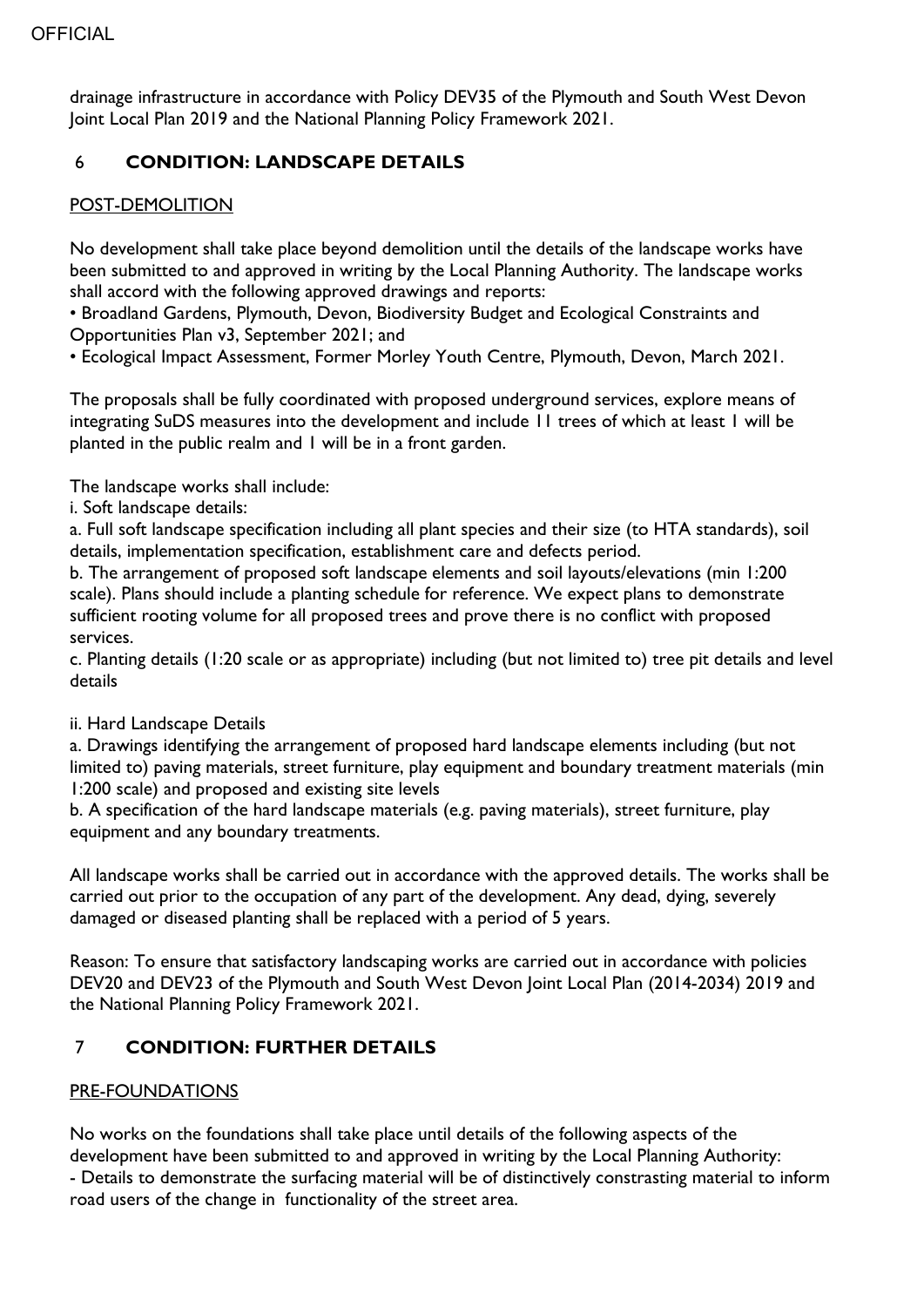- Clarification on the presence of supporting structures separating the undercroft parking spaces serving plots 1-3 and evidence to demonstrate there is adequate width afforded to each space to allow for adequate access for pedestrians.

The works shall conform to the approved details.

#### Reason:

To ensure that these further details are acceptable to the Local Planning Authority and allow for safe vehicle and pedestrian movements in accordance with Policy DEV29 of the Plymouth and South West Devon JLP (2014-2034) 2019.

#### 8 **CONDITION: MATERIALS**

#### PRE-DAMP PROOF COURSE (DPC) LEVEL

Prior to work continuing above DPC level full details of the materials to be used in the external surfaces of the development hereby approved shall be submitted to and approved in writing by the Local Planning Authority. The works shall be carried out in accordance with the approved details.

Reason:

To ensure that the materials used are appropriate and in keeping with the character of the area in accordance with Policy DEV20 of the Plymouth and South West Devon Joint Local Plan (2014-2034) 2019 and the National Planning Policy Framework 2021.

#### 9 **CONDITION: LANDSCAPE ECOLOGICAL MANAGEMENT PLAN**

#### PRE-DPC LEVEL

A Landscape and Ecological Management Plan (LEMP) shall be submitted to and approved in writing by the Local Planning Authority prior to the development proceeding beyond DPC level.

The content of the LEMP shall include the following;

- a. Description and evaluation of features to be managed.
- b. Ecological trends and constraints on site that might influence management.
- c. Aims and objectives of management for both the landscape elements and the biodiversity features.
- d. Set out maintenance operations for the first year following implementation of the scheme and for
- a further 4 years following establishment for achieving aims and objectives.
- e. Preparation of a work schedule.
- f. Body or organisation responsible for implementation of the plan.
- g. Monitoring and remedial measures.

The LEMP shall also include details of the legal and funding mechanism(s) by which the long term implementation of the plan will be secured by the developer with the management body(s) responsible for its delivery (we expect at least a 30year funding plan to be included).

The plan shall also set out (where the results from monitoring show that conservation aims and objectives of the LEMP are not being met) how contingencies and/or remedial action will be identified, agreed and implemented so that the development still delivers the fully functioning biodiversity objectives of the originally approved scheme and the required Biodiversity net gain. The plan will be implemented in accordance with the approved details.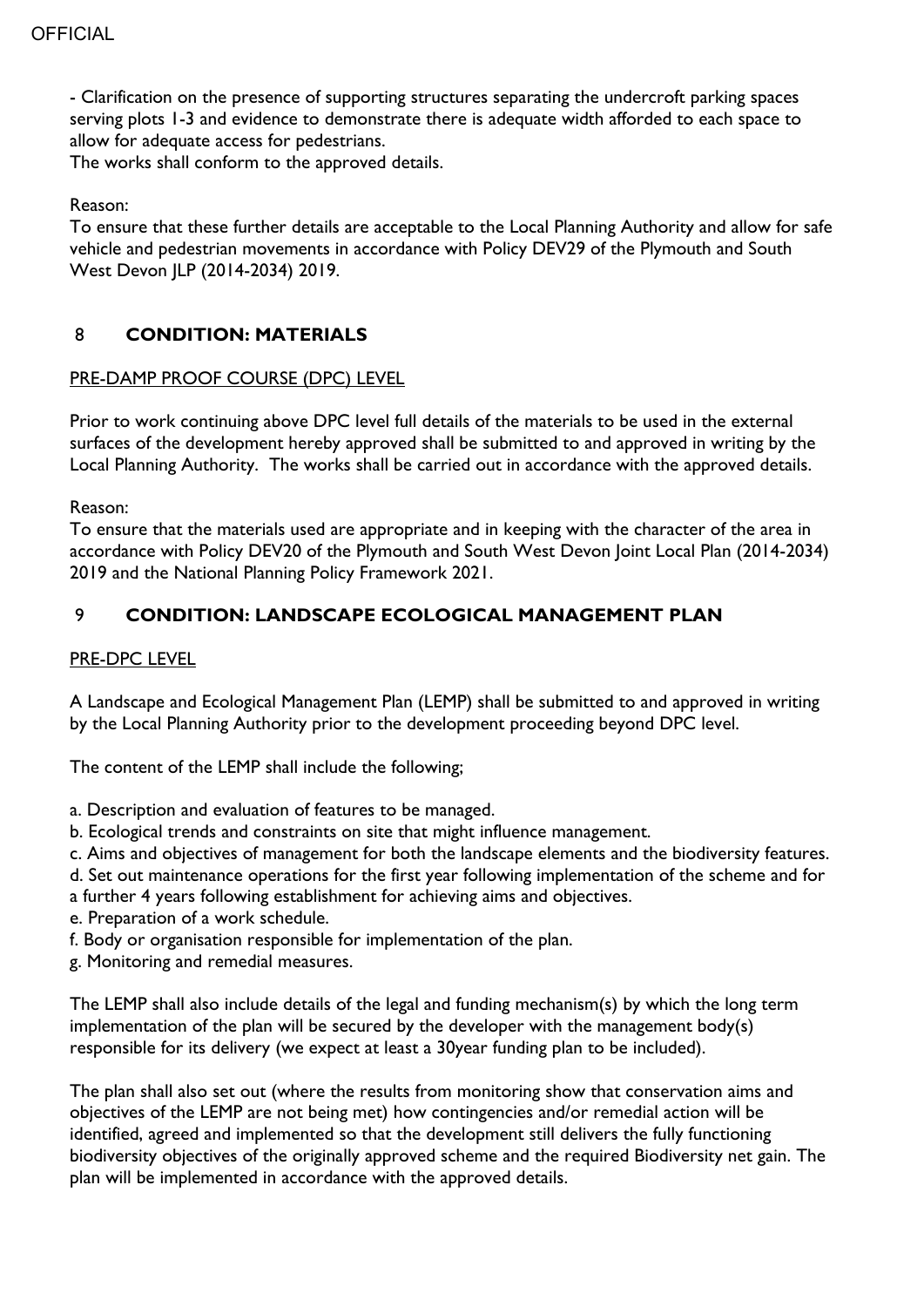Reason: In the interests of the retention, protection and enhancement of wildlife and features of biological interest and to ensure that satisfactory landscaping works are carried out, in accordance Policies DEV20, DEV23 & DEV26 of the Plymouth and South West Devon Joint Local Plan (2014- 2034) 2019 and Government advice contained in the National Planning Policy Framework 2021.

# 10 **CONDITION: ENERGY STATEMENT**

## PRE-OCCUPATION

Prior to first occupation of any of the dwellings hereby approved the requirements as set out in the Energy Statement (Reference 05823P-SDS-XX-XX-RP-ME-XXXX-0002 dated 24/03/2021), namely the provision of an air source heat pump and roof mounted PV array for each property, shall be installed. These provisions shall deliver carbon savings of at least 20% above those required by building control. The measures to deliver the required carbon savings shall be maintained and retained for the life of the development.

#### Reason:

To ensure suitable provision of renewable and low carbon energy in accordance with Policy DEV32 of the Plymouth and South West Devon Joint Local Plan (2014-2034) 2019 and the National Planning Policy Framework 2021.

## 11 **CONDITION: BIN STORAGE**

#### PRE-OCCUPATION

Each bin store area shown on the approved plans shall be constructed and made available for use before the unit of accommodation that it serves is first occupied. The allocated bin storage area shall remain available for its intended purpose and shall not be used for any other purpose without the prior consent of the Local Planning Authority. The waste and recycling containers for each dwelling shall be stored in their respective store at all times apart from collection days.

#### Reason:

To ensure adequate refuse and recycling storage and to prevent amenity impacts to the surrounding area or highway safety conflict in accordance with Policies DEV1, DEV2 and DEV29 of the Plymouth and South West Devon Joint Local Plan (2014-2034) 2019 and the National Planning Policy Framework 2021.

## 12 **CONDITION: CAR PARKING PROVISION**

#### PRE-OCCUPATION

Each parking space shown on the approved plans shall be constructed, drained, surfaced and made available for use before the unit of accommodation that it serves is first occupied and thereafter that space shall not be used for any purpose other than the parking of vehicles.

#### Reason:

To enable vehicles used by occupiers or visitors to be parked off the public highway so as to avoid damage to amenity and interference with the free flow of traffic on the highway in accordance with Policy DEV29 of the Plymouth and South West Devon Joint Local PLan (2014-2034) 2019 and the National Planning Policy Framework 2021.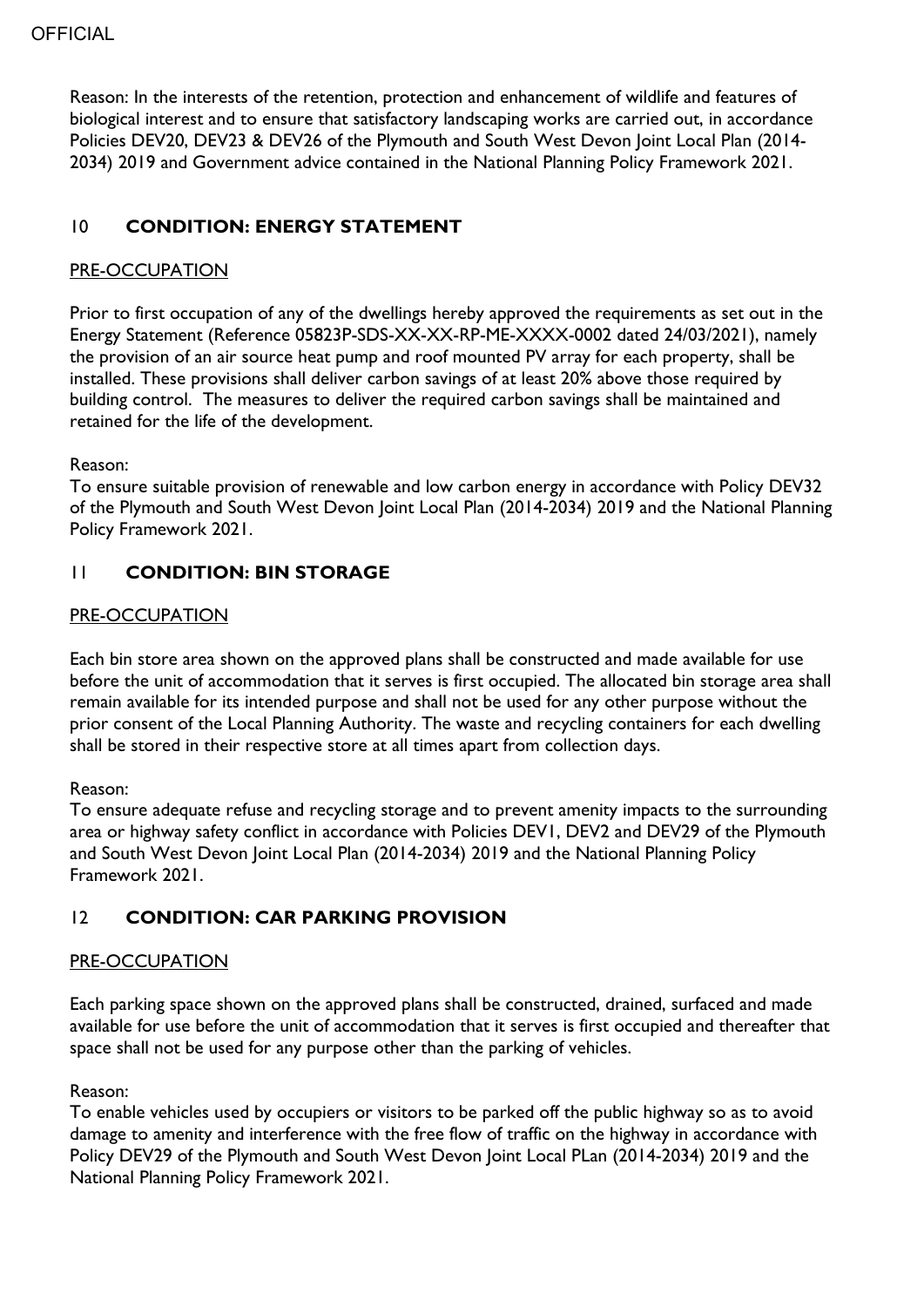# 13 **CONDITION: CYCLE PROVISION**

#### PRE-OCCUPATION

No dwelling shall be occupied until space has been laid out within the site in accordance with the approved plan for 22 bicycles to be securely parked. The secure area for storing bicycles shown on the approved plan shall remain available for its intended purpose and shall not be used for any other purpose without the prior consent of the Local Planning Authority.

#### Reason:

In order to promote cycling as an alternative to the use of private cars in accordance with Policy DEV29 of the Plymouth and South West Devon Joint Local PLan (2014-2034) 2019 and the National Planning Policy Framework 2021.

# 14 **CONDITION: ELECTRIC VEHICLE CHARGING**

## PRE-OCCUPATION

No dwelling shall be occupied until space has been laid out within the site in accordance with details to be submitted to and approved in writing by the Local Planning Authority for the provision of 1 standard electrical vehicle dedicated charging point per dwelling served with a driveway, a minimum of 2 charging points to serve the other car parking spaces and for 50% of the remaining spaces to be served with passive wiring to allow a future connection. The electrical vehicle charging point shown on the approved plan shall remain available for its intended purpose and shall not be used for any other purpose without the prior consent of the Local Planning Authority.

Reason:

In order to promote sustainable modes of travel in accordance with Policy DEV29 of the Plymouth and South West Devon Joint Local Plan (2014-2034) 2019 and the National Planning Policy Framework 2021.

## 15 **CONDITION: SERVICE ROADS**

#### PRE-OCCUPATION

No dwelling shall be occupied until that part of the service road which provides access to it has been constructed in accordance with the approved plans.

Reason:

To ensure that an appropriate and safe access is provided in accordance with Policy DEV29 of the Plymouth and South West Devon Joint Local Plan (2014-2034) 2019 and the National Planning Policy Framework 2021.

## 16 **CONDITION: ACCESSIBLE HOMES**

Eight dwellings hereby approved shall meet national standards for accessibility and adaptability (Category M4(2) of Building Regulations).

Prior to the occupation of each of the dwelling an independent verification report shall be provided which confirms that the properties have been constructed to the required specification. The report shall also set out the qualifications of the examiner who undertakes the verification.

The properties shall remain as a M4(2) specification in accordance with the approved detail.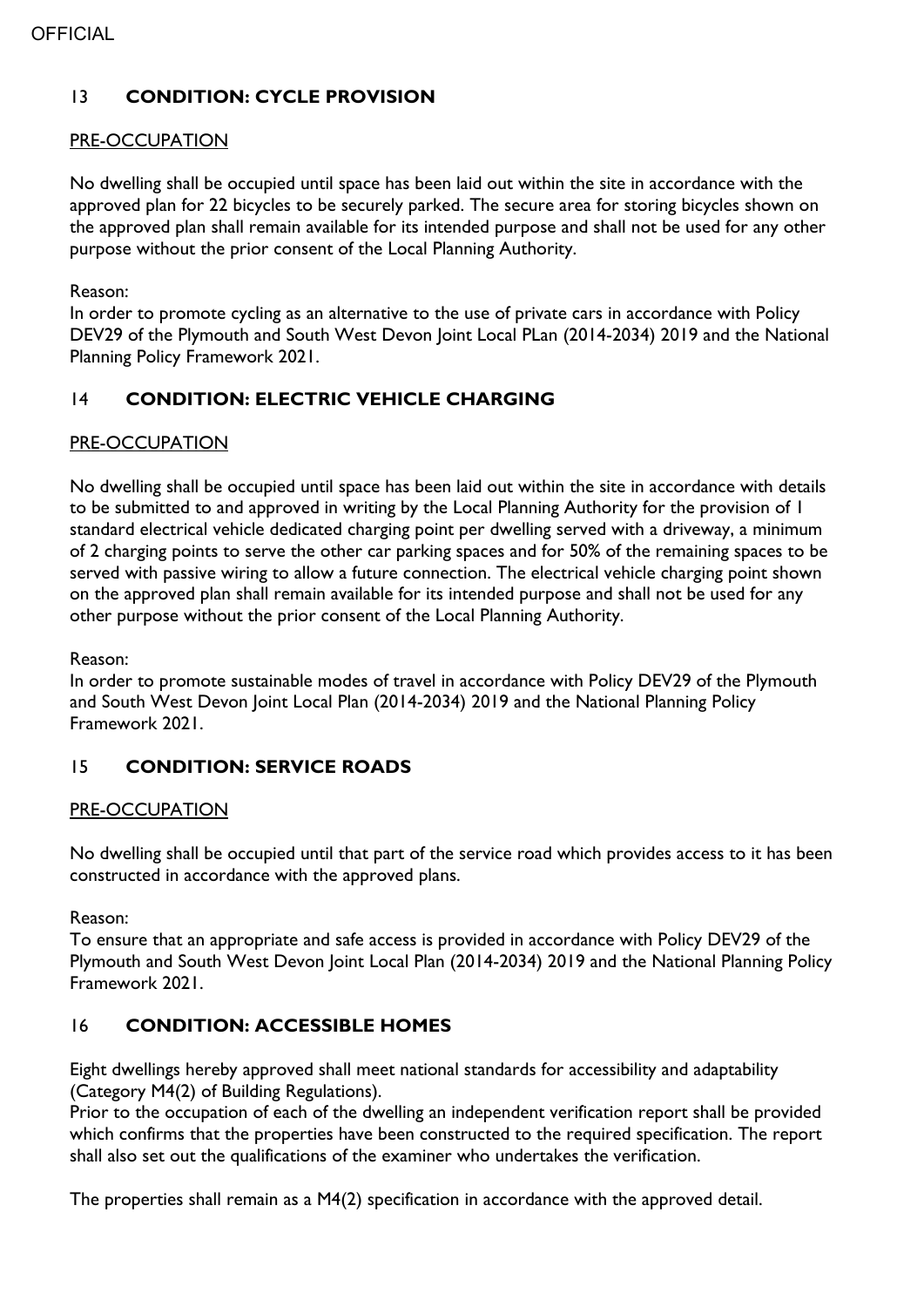Reason:

To ensure that a mix of accessible houses are brought into the housing market in accordance with Policy DEV 9 of the Plymouth and South West Devon Joint Local Plan (2014-2034) 2019 and the National Planning Policy Framework 2021.

# 17 **CONDITION: LOCKABLE GATES**

## PRE-OCCUPATION

All pedestrian gates that lead to rear gardens must be capable of being locked from both sides, by means of a key for example. Details of the gates and locking system shall be submitted to and approved in writing prior to the occupation of the dwelling that it serves.

Reason:

To ensure satisfactory security of rear gardens to design out crime in accordance with Policies DEV10 and DEV20 of the Plymouth and South West Devon Joint Local Plan (2014-2034) 2019 and the National Planning Policy Framework 2021.

# 18 **CONDITION: UNEXPECTED CONTAMINATION**

In the event that contamination of ground conditions is found when carrying out the approved development that was not previously identified, expected or anticipated, it must be reported in writing immediately to the Local Planning Authority and an investigation and risk assessment must be undertaken. The report of the findings must include:

(i) a survey of the extent, scale and nature of contamination;

- (ii) an assessment of the potential risks to:
- human health

- property (existing or proposed) including buildings, crops, livestock, pets, woodland and service lines and pipes

- adjoining land
- groundwaters and surface waters
- ecological systems
- archaeological sites and ancient monuments;

(iii) an appraisal of remedial options, and proposal of the preferred option(s).

This must be conducted in accordance with DEFRA and the Environment Agency's 'Model Procedures for the Management of Land Contamination, CLR 11'.

Where remediation is necessary a remediation scheme must be prepared, which is subject to the approval in writing of the Local Planning Authority. The scheme must include all works to be undertaken, proposed remediation objectives and remediation criteria, timetable of works and site management procedures. The scheme must ensure that the site will not qualify as contaminated land under Part 2A of the Environmental Protection Act 1990 in relation to the intended use of the land after remediation.

Following completion of measures identified in the approved remediation scheme, a verification report that demonstrates the effectiveness of the remediation carried out must be produced, and is subject to the approval in writing of the Local Planning Authority.

## Reason:

To ensure that risks from land contamination to the future users of the land and neighbouring land are minimised, together with those to controlled waters, property and ecological systems, and to ensure that the development can be carried out safely without unacceptable risks to workers,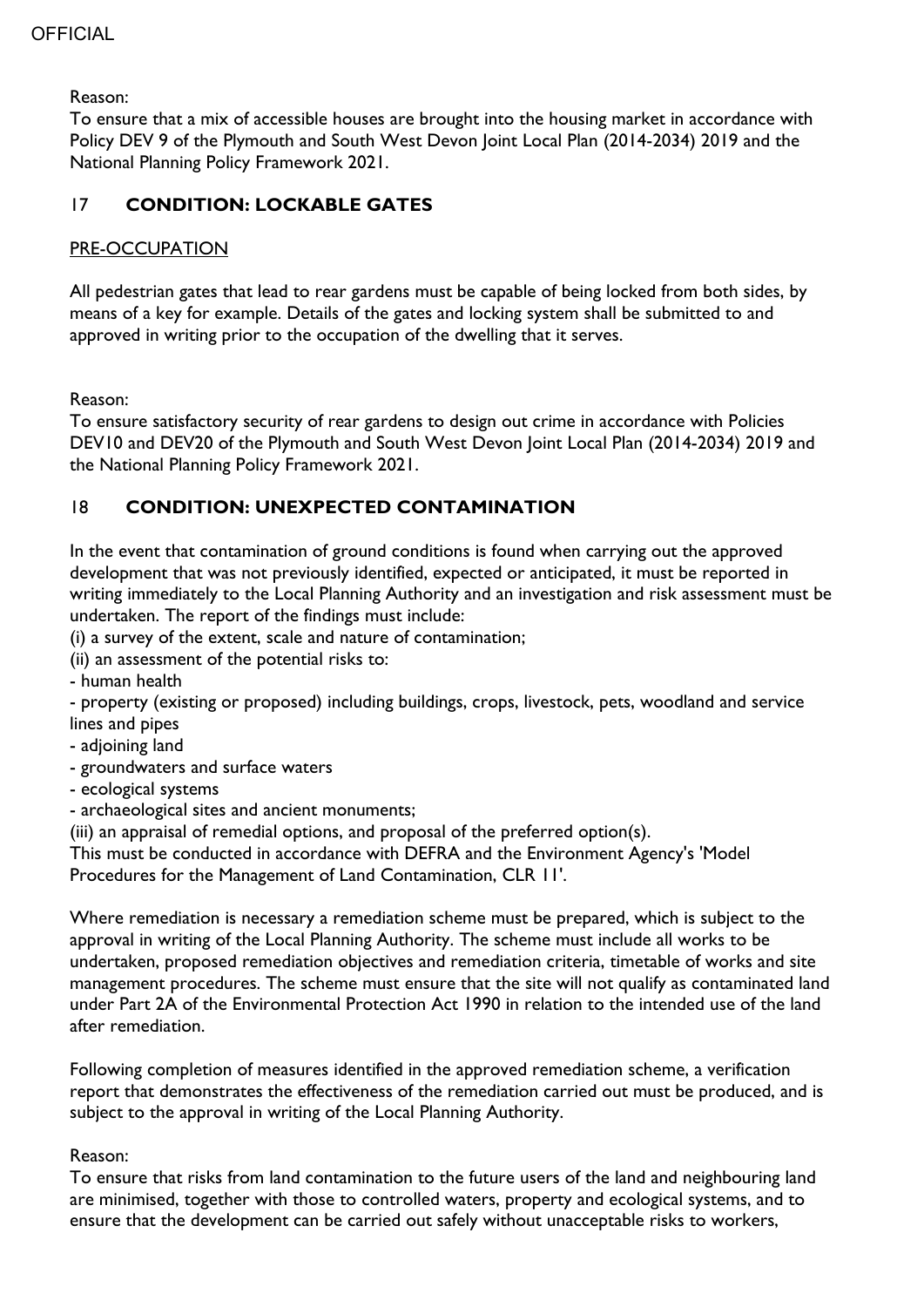neighbours and other offsite receptors, in accordance with Policy DEV2 of the Plymouth and South West Devon Joint Local Plan (2014-2034) 2019 and the National Planning Policy Framework 2021.

## 19 **CONDITION: PRESERVATION OF SIGHT LINES**

No structure, erection or other obstruction exceeding 900mm in height shall be placed, and no vegetation shall be allowed to grow above that height, within 2 metres either side of the vehicular access to plot 10 at any time.

#### Reason:

To preserve adequate visibility for drivers of vehicles at the road junction in the interests of public safety in accordance with Policy DEV29 of the Plymouth and South West Devon Joint Local Plan (2014-2034) 2019 and the National Planning Policy Framework 2021.

# 20 **CONDITION: ECOLOGICAL MITIGATION**

Unless otherwise previously agreed in writing with the Local Planning Authority, the development shall be carried out in accordance with the Broadland Gardens, Plymouth, Devon, Biodiversity Budget and Ecological Constraints and Opportunities Plan v3, September 2021 and Ecological Impact Assessment, Former Morley Youth Centre, Plymouth, Devon, March 2021 for the site.

Reason:

In the interests of the retention, protection and enhancement of wildlife and features of biological interest, in accordance with Policy DEV26 and the National Planning Policy Framework 2021.

## 21 **CONDITION: TREE/HEDGEROWS TO BE RETAINED/PROTECTED**

In this condition "retained tree or hedgerow" means an existing tree or hedgerow which is to be retained in accordance with the approved plans and particulars; and paragraphs (a) and (b) below shall have effect until the expiration of 5 years from the commencement of development. A: No retained tree or hedgerow shall be cut down, uprooted or destroyed, nor shall any tree be pruned other than in accordance with the approved plans and particulars, without the written approval of the Local Planning Authority. Any pruning approved shall be carried out in accordance with BS 3998: 2010 Tree Work Recommendations.

B: If any retained tree or hedgerow is removed, uprooted or destroyed or dies, or pruned in breach of (a) above in a manner which, in the opinion of the Local Planning Authority, leaves it in such a poor condition that it is unlikely to recover and/or attain its previous amenity value, another tree or hedgerow shall be planted at the same place and that tree or hedgerow shall be of such size and species, and shall be planted at such time, as may be specified in writing by the Local Planning Authority.

C: The erection of barriers and ground protection for any retained tree or hedgerow shall be undertaken in accordance with Section 6.2 of BS 5837:2012 Trees in Relation to Design, Demolition and Construction - Recommendations before any equipment, machinery or materials are brought onto the site for the purposes of the development, and shall be maintained until all equipment, machinery and surplus materials have been removed from the site. Nothing shall be stored or placed in any area fenced in accordance with this condition and the ground levels within those areas shall not be altered, nor shall any excavation be made, without the written consent of the Local Planning Authority.

## Reason:

To ensure that trees or hedgerows retained are protected during construction work and thereafter are properly maintained, if necessary by replacement, in accordance with Policy DEV28 of the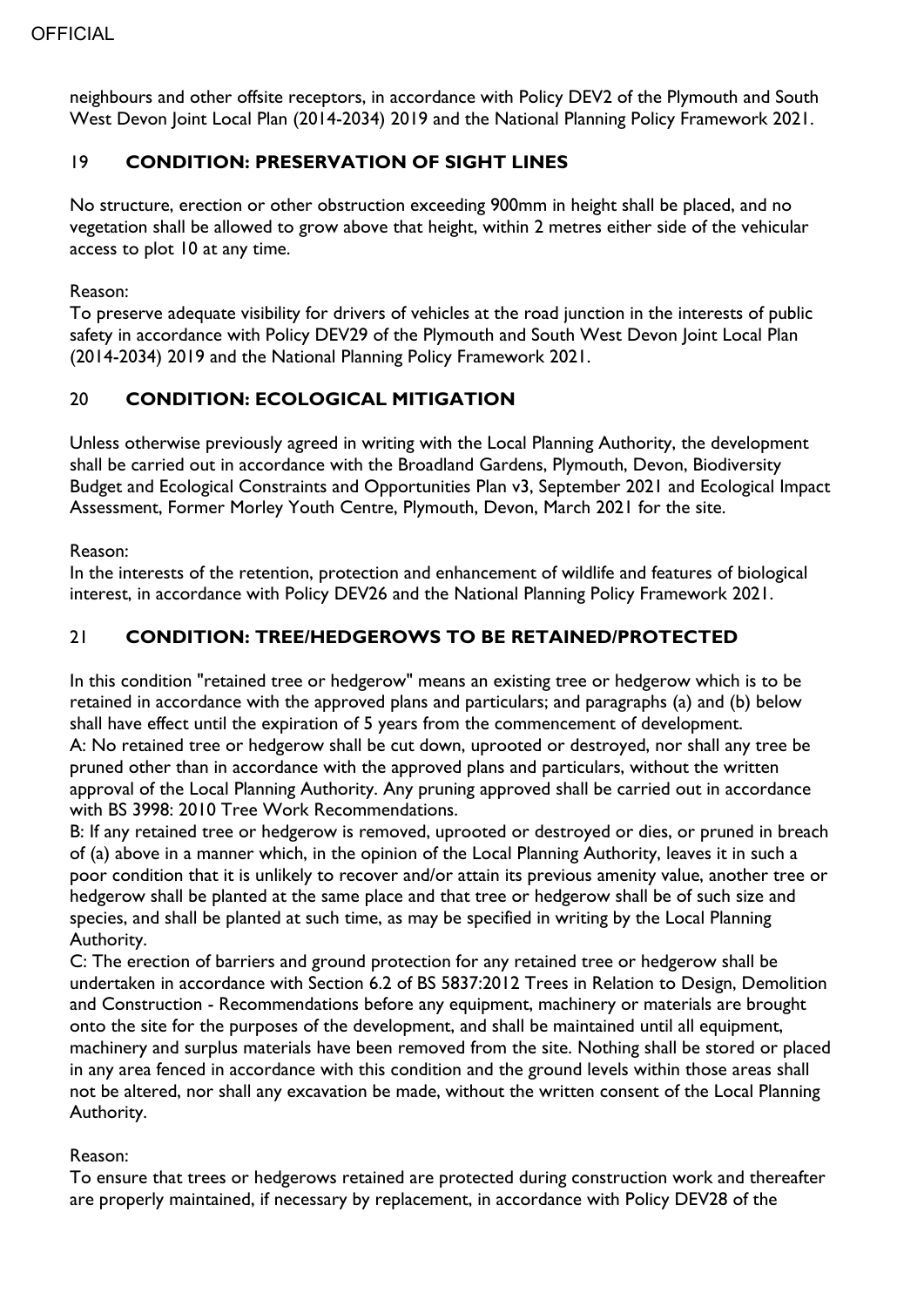Plymouth and South West Devon Joint Local Plan (2014-2034) 2019 and the National Planning Policy Framework 2021.

## 22 **CONDITION: ANCILLARY OR INCIDENTAL USE**

The proposed plug on pods shall only be used for purposes incidental or ancillary to the primary use of the premises as a residential dwelling.

Reason:

Whilst the proposal for such ancillary use is acceptable to the Local Planning Authority, the independent use of different parts of the premises would be likely to produce conditions unacceptable to the Local Planning Authority; this condition is in accordance with Policy DEV1, DEV20 and DEV29 of the Plymouth and South West Devon Joint Local Plan (2014-2034) 2019 and the National Planning Policy Framework 2021.

## 23 **CONDITION: INFRASTRUCTURE MITIGATION**

If, at the point of commencement (other than demolition), any party other than Plymouth City Council owns a relevant legal interest in the land, no development (except for demolition) shall take place unless and until all parties with a relevant interest in the land have entered into a planning obligation pursuant to Section 106 of the Town and Country Planning Act 1990 giving effect to the Heads of Terms stated in the Planning Committee Report November 2021 (with the intent that all of the covenants contained therein will be enforceable without limit of time not only against all of the owners of the land, but also their successors in title and any person corporate or otherwise claiming through or under them an interest or estate in the land).

Reason:

In order to ensure the necessary infrastructure mitigation could be secured if the Council decided to sell the site in the future in accordance with Policies DEV30 and DEL1 of the Plymouth and South West Devon Joint Local Plan (2014-2034) 2019 and the National Planning Policy Framework 2021.

## 24 **CONDITION: PERMITTED DEVELOPMENT**

Notwithstanding the provisions of Article 3, Schedule 2, Part 2, Class A (Gates, Fences and Walls) of the Town and Country Planning (General Permitted Development) Order 2015 (or any order revoking and re-enacting that Order with or without modification),other than the fencing (and any subsequent or future like-for-like replacement as necessary) hereby approved by way of this application, no enlargements, improvements or other alterations shall take place to the approved hedges and gabion walls.

Reason:

In order to protect the quality of the development in accordance with Policy DEV20 of the Plymouth and South West Devon Joint Local Plan (2014-2034) 2019 and the National Planning Policy Framework 2021.

## **INFORMATIVES**

## 1 **INFORMATIVE: (CIL LIABLE) DEVELOPMENT LIABLE FOR COMMUNITY INFRASTRUCTURE CONTRIBUTION**

The Local Planning Authority has assessed that this development will attract an obligation to pay a financial levy under the Community Infrastructure Levy Regulations 2010 (as amended). Details of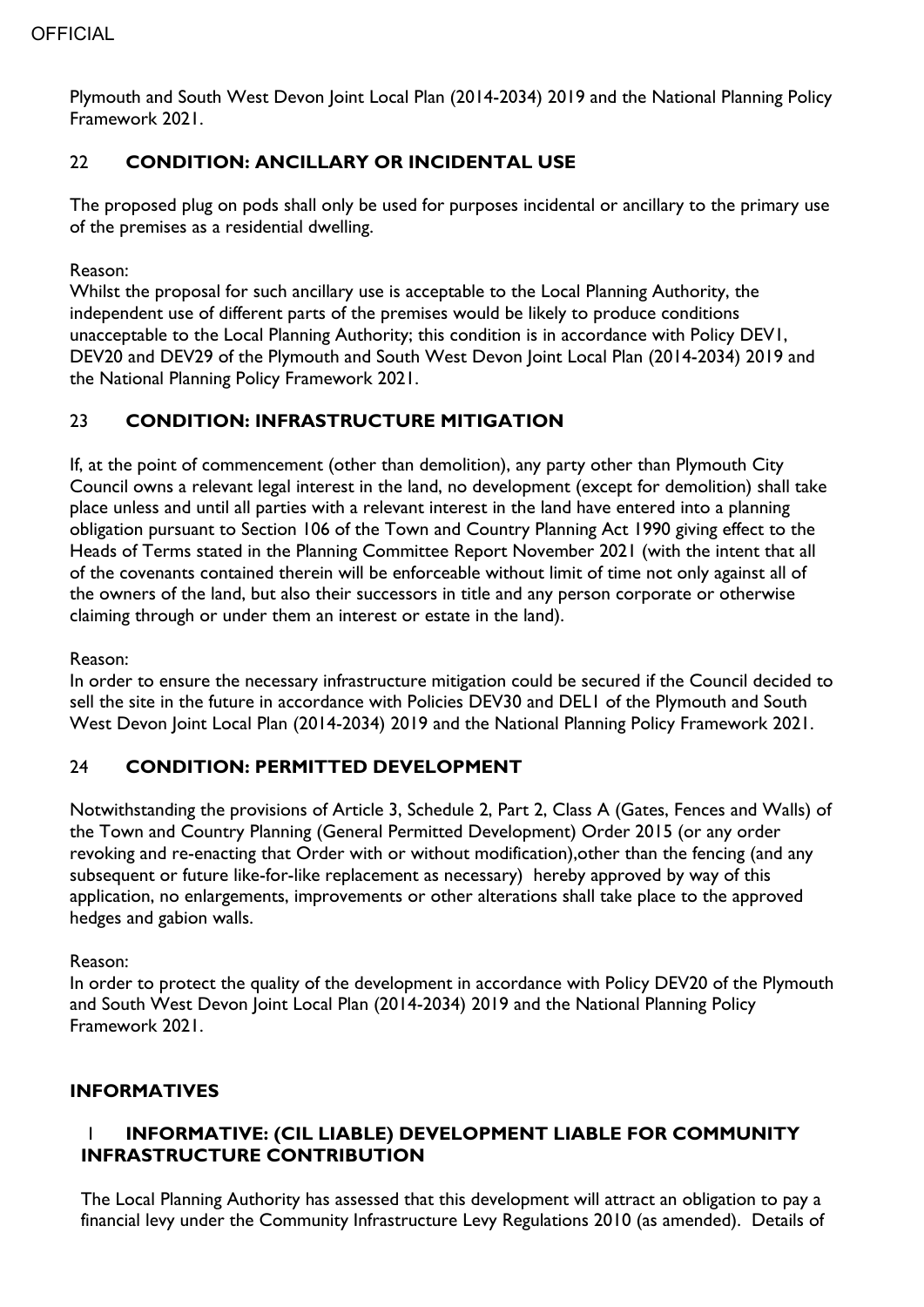the process can be found on our website at www.plymouth.gov.uk/CIL. You can contact the Local Planning Authority at any point to discuss your liability calculation; however a formal Liability Notice will only be issued by the Local Planning Authority once "planning permission first permits development" as defined by the CIL Regulations. You must ensure that you submit any relevant forms and get any pre-commencement details agreed before commencing work. Failure to do so may result in surcharges or enforcement action.

Further information on CIL can be found on our website here: https://www.plymouth.gov.uk/planninganddevelopment/planningapplications/communityinfrastructur elevy

More information and CIL Forms can be accessed via the Planning Portal: https://www.planningportal.co.uk/info/200126/applications/70/community\_infrastructure\_levy/5

More detailed information on CIL including process flow charts, published by the Ministry of Housing, Local Communities and Government can also be found here: https://www.gov.uk/guidance/community-infrastructure-levy

## 2 **INFORMATIVE: CONDITIONAL APPROVAL (NEGOTIATION)**

In accordance with the requirements of Article 31 of the Town and Country Planning (Development Management Procedure) (England) Order 2010 and the National Planning Policy Framework 2019, the Council has worked in a positive and pro-active way with the Applicant including pre-application discussions and has negotiated amendments to the application to enable the grant of planning permission.

## 3 **INFORMATIVE: EXTINGUISHMENT OF PUBLIC HIGHWAY**

The development herby proposed includes the extinguishment of a section of public highway (Highway Maintainable at Public Expense) at the development access on Broadland Gardens. The Local Highway Authority would not wish to object to an extinguishment of the public highway and any extinguishment of the public highway as agreed through the planning process should be sought in accordance with Section 247 of the Town and Country Planning Act.

## 4 **INFORMATIVE: PUBLIC HIGHWAY APPROVAL**

This planning permission does not authorise the applicant to carry out works within the publicly maintained highway. The applicant should contact Plymouth Highways for the necessary approval. Precise details of all works within the public highway must be agreed with the Highway Authority and an appropriate Permit must be obtained before works commence.

## 5 **INFORMATIVE: ADOPTION OF HIGHWAY**

The proposed street is not designed to an adoptable standard and will therefore not be eligible for adoption by the Local Highway Authority following construction.

# 6 **INFORMATIVE: BATS AND BIRDS**

Bats and birds are protected under the Wildlife & Countryside Act 1981 and the Countrysideand Rights of Way Act 2001, it is an offence to deliberately or recklessly disturb them or damage their roosts or habitat. Therefore, close inspection of the trees or habitat should be undertaken prior to the commencement of works to determine if any bats or birds reside in the trees. No works should occur while birds are nesting which may be at any time between the month of March to